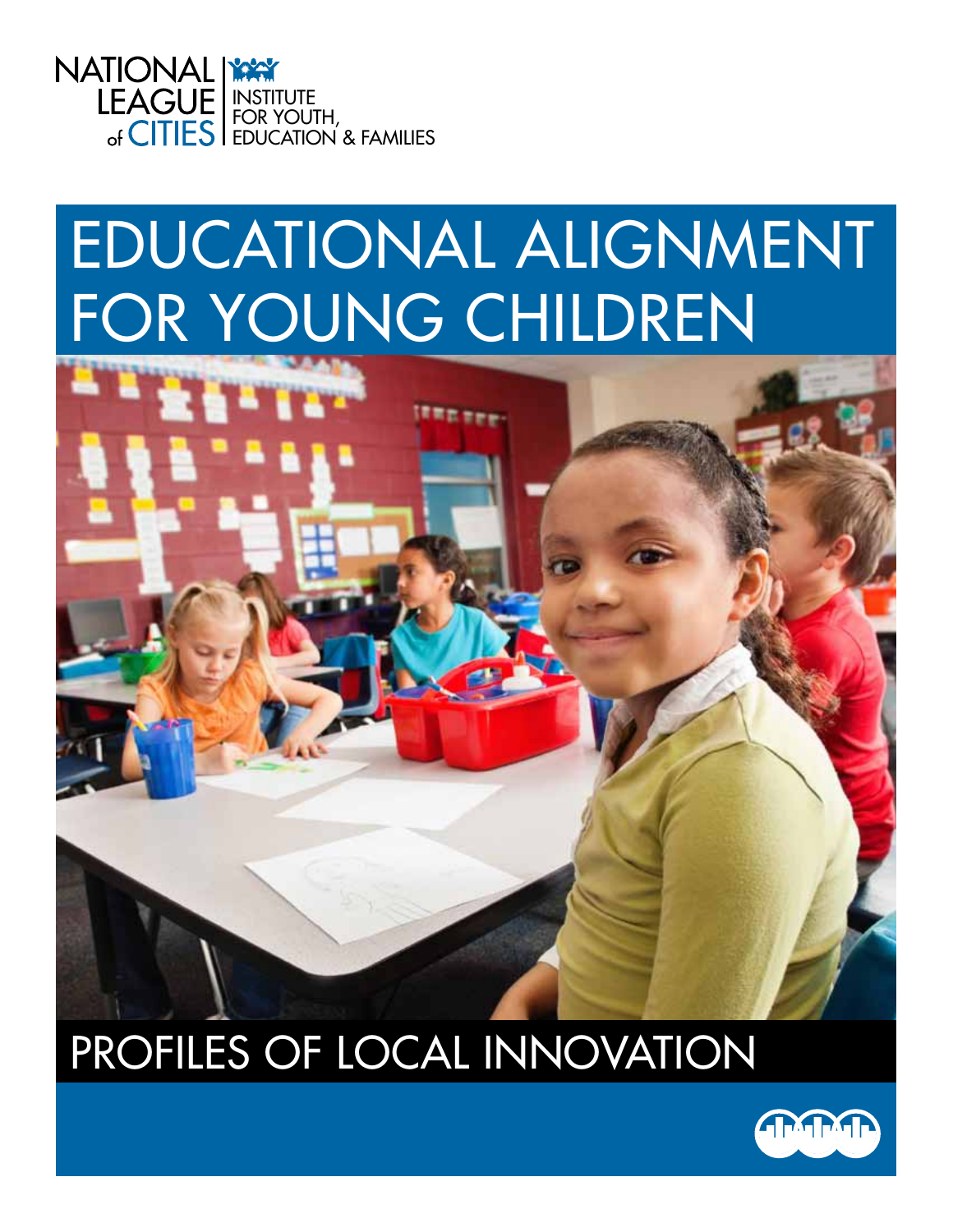## | EXECUTIVE SUMMARY

In recent years, new research has produced a sea change in our understanding of children's educational development. Municipal leaders are increasingly aware that the learning experiences and opportunities available to children early in life are key predictors of their future academic success and well-being.

They also possess a ground-level perspective on the profound impact that school readiness and achievement gaps have on the lives of young people and the prospects for their cities. The development of human capital through high-quality early learning and K-12 education is becoming ever more critical to the long-term vibrancy of communities as economic trends continue to reward individuals with skills and education. Key city priorities such as economic development, public safety, civic engagement and the stability of families and neighborhoods all hinge on whether children enter kindergarten ready to succeed, develop to their full capacity during the school years and graduate from high school prepared for postsecondary education and a career.

In order to fulfill a vision in which every child is prepared for success, community leaders have recently begun paying greater attention to one particularly important indicator of future academic achievement: reading at grade level by the end of third grade. Students who do not meet this milestone are left behind when classroom learning shifts from "learning to read" to "reading to learn." These students are more likely to require expensive remediation in higher grades, to drop out of high school and to suffer the long-term consequences of a poor education, such as reduced earning potential and increased reliance on social services. Moreover, those left behind are disproportionately children of color, perpetuating an achievement gap that undermines our nation's commitment to equal opportunity. More than 80 percent of all African-American, Latino and American Indian children were reading below grade level, according to the 2011 National Assessment of Educational Progress, compared to just over half of white and Asian-American children. Sadly, these statistics are correlated with a broad range of indicators that are critical to student success, from proficiency in other subjects to child health indicators.

This publication highlights an emerging city strategy for ensuring that more children are succeeding by the end of third grade: the alignment of early care and education programs with K-12 education systems. Historically, these systems have developed independently from each other despite sharing a common purpose. Researchers, practitioners and policymakers increasingly believe that a more seamless educational pipeline that addresses a range of academic, behavioral, health and family issues could serve young children more effectively. While early childhood investments are the starting point for a high-quality, aligned educational pipeline, the benefits of a high-quality early education can dissipate if these programs are not designed to meet the public schools' standards for school readiness or if children transition into elementary schools that do not adequately support their development. Furthermore, insufficient communication and coordination among systems and programs for young children can make these transitions difficult and lead to missed educational opportunities.

City officials are working to move the needle on gradelevel reading by improving both the *quality* and the *alignment* of early childhood and elementary school learning experiences. At the same time, they recognize that reading at grade level is just one important indicator of future success, rather than the sum total of our aspirations for young children. As a result, their alignment efforts on behalf of young children from birth to age 8 go well beyond the classroom to include strengthening connections within their communities and linking families to a broad range of supports and opportunities that help them thrive. Their experiences show that a high-quality, well-aligned educational system for young children that bridges the divide between early childhood programs and K-12 schools can improve outcomes for children, engage and support families, strengthen the local workforce and economy and enhance their cities' quality of life.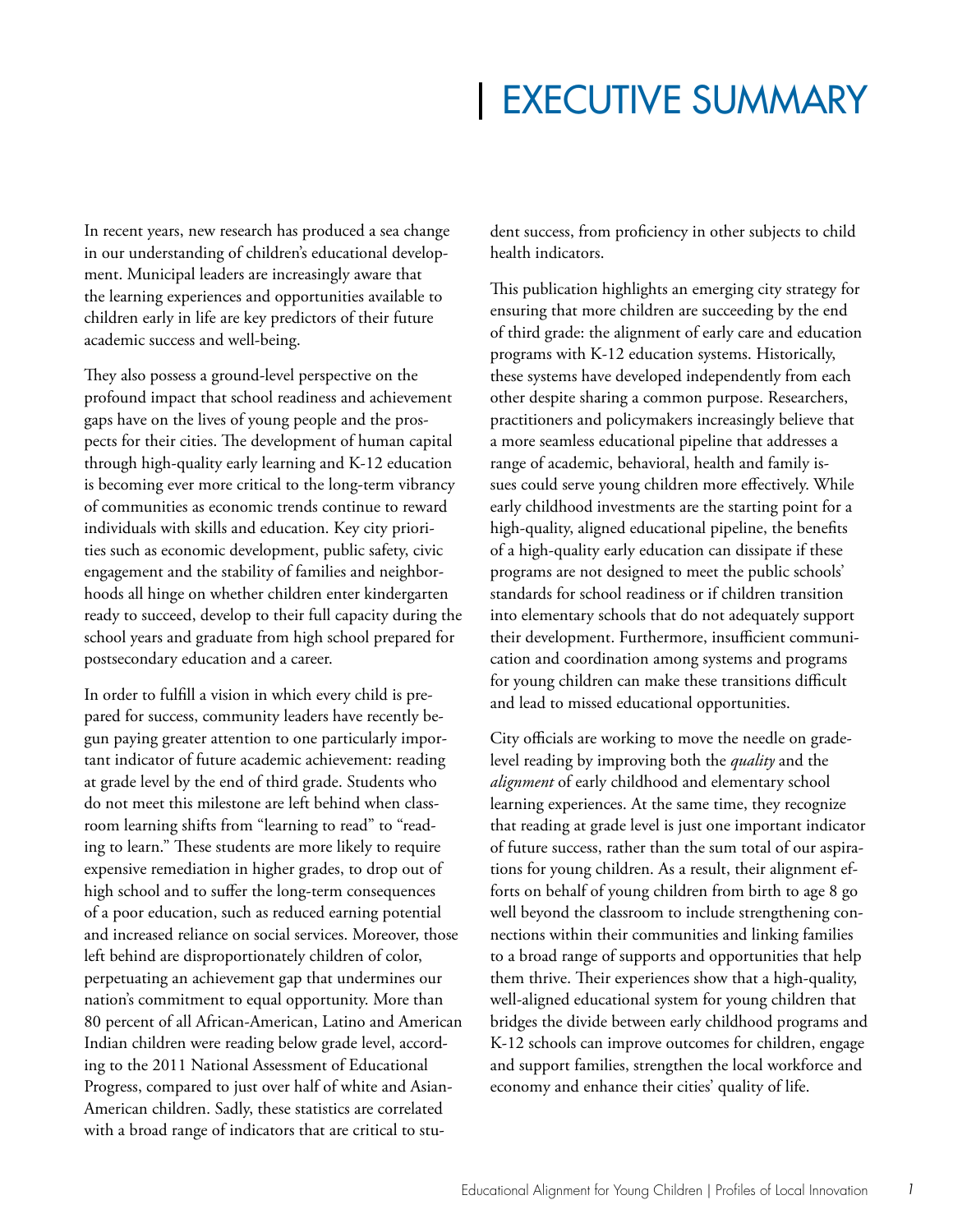## Elements of an Aligned System for Young Children

Based on a review of the most advanced city efforts to align education for young children from birth through third grade, the National League of Cities (NLC) Institute for Youth, Education and Families (YEF Institute) identified 10 common elements of effective systems alignment. This report contains case studies of local efforts in Boston, Hartford, San Antonio, San José and Seattle that provide examples of how cities are incorporating each of the following elements into their alignment strategies:

- Formal partnerships or governance structures to develop common definitions and goals and take joint action to implement a high-quality, aligned system. In Hartford, this element took the form of a Mayoral Cabinet on the Young Child, with a designated local government office to carry out the work. In San José, the city and county teamed up with local school districts and other key stakeholders to implement the countywide early learning master plan, with two leadership groups focused on civic engagement and program development.
- Access to quality early education in a variety of settings to ensure that young children enter school prepared to succeed. San Antonio is establishing Very Early Childhood Centers to bring together Head Start and Pre-K programs and extend training and resources to area child care providers. By braiding several funding streams, Seattle supports quality improvement initiatives and child care subsidies to improve access to high-quality center-based child care and preschool programs. Both communities complement these efforts with outreach and training programs for family, friends and neighbors who care for children.
- School quality and organization to improve access to full-day kindergarten, support developmentally appropriate room designs and teaching practices and promote communication and collaboration across the early grades. Boston has promoted access to quality early education through the establishment of a voluntary preschool program in the public schools (called K1), followed by full-day kindergarten (K2). In San Antonio's Edgewood School District, grade-level reading by

fourth grade has been on the rise due to enhanced professional development, expanded support for leveled guided reading and other research-based reading interventions and individualized "reading success" plans that take into account academic, health and other pertinent data for every child in the early grades who is reading below grade level.

- Communication and data sharing to provide parents, early educators, teachers and service providers with access to common information that will improve how each supports the learning and development of the children in their care. In Seattle, preschool and afterschool providers work with school teams to complete an Alignment Partnership Plan each spring for implementation in the fall. In exchange for rent-free lease agreements in school buildings, these community-based providers specify how they intend to work with the schools to support children's learning before, during and after school and commit to ongoing communication throughout the year. Data were used to conduct longitudinal research to inform local efforts in San José, while Hartford is piloting a system that would enable sharing of data among early childhood providers, family support centers, home visiting providers and schools to better meet the needs of young children and families.
- Qualified teachers and administrators in both early childhood and elementary school settings. When the City of San Antonio, the local Head Start grantee, made local school districts the academic leads in providing Head Start services, the proportion of Head Start teachers in the program with a bachelor's degree jumped from 10 percent to 100 percent. In 2010-11, Seattle Public Schools offered a Coaching Institute focusing on the core habits of teaching and learning for Pre-K, kindergarten and first grade teachers and created a tool to promote peer observation and instructional practice discussions.
- Alignment of standards, curricula, teaching practices and assessments, with a focus on both social competence and academic skills, to build on what children have learned and how they have learned it from one level to the next. Seattle developed a common definition of school readiness, aligned multiple readiness frameworks, identified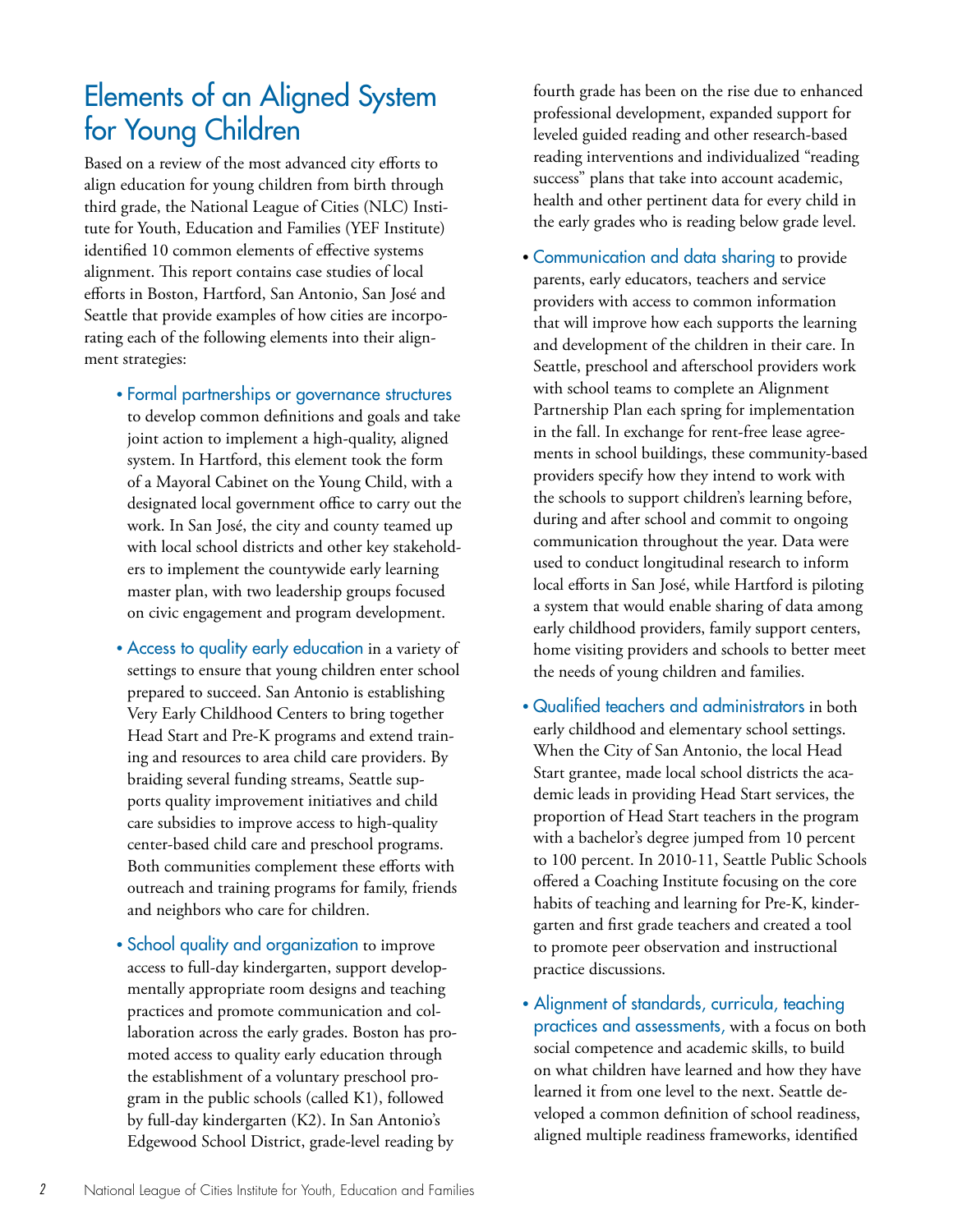appropriate measurement tools, created a citywide assessment process for all 4-year-olds and trains Pre-K through first grade teachers to use the assessment data to improve instructional practices. Hartford's 2010 *Connecting the Dots of Teaching & Learning* guide*,* along with city-led professional development, helps early childhood providers better understand and align their curricula to state preschool curriculum and assessment frameworks.

- Parent engagement and family supports to ensure that parents are empowered to be their child's first teacher and most important advocate, and to connect families with the diverse supports that they need for a safe, healthy and economically secure household. Hartford's Family Civics Initiative promotes parent engagement, including parent leadership training and professional development for family support workers. In addition, a robust Welcome Center program within the schools engages parents in their children's education even prior to school entry and helps families address barriers to attendance, such as chronic health issues or transportation. In San José, the Franklin-McKinley Children's Initiative offers a family resource center to help connect parents to needed services, and the county's inclusion collaborative offers a "warm line" to answer questions from and offer support to parents of children with special needs.
- Programs to facilitate smooth transitions to school by helping families understand school registration processes and making children and parents feel comfortable and welcome in the new school environment. Boston's Countdown to Kindergarten initiative helps parents navigate the school selection and enrollment process, promotes school readiness activities and events, works with child care providers and schools to ensure that children and families know what to expect when they start kindergarten and engages the entire community in visible, family-friendly events that promote the transition to Boston Public Schools. Hartford has launched an effort to clarify school registration procedures, promote early registration and test models of transferring standard information from early education programs to kindergarten teachers.
- Public awareness of the importance of early education to increase the value that is placed on the first segment of the educational pipeline and demonstrate how the success of young children is integral to the long-term success of the city. Early childhood success emerged as one of the top priorities in San Antonio's recent SA2020 visioning process and Mayor Julián Castro has made it a highly visible objective through the establishment of Very Early Childhood Centers and a community-wide conversation on educational alignment. Mayor Thomas M. Menino in Boston has similarly been a longstanding advocate for children and youth. He has supported public education efforts by Thrive in Five Boston, Boston Children's Museum, Countdown to Kindergarten ReadBoston and other partners, which raise awareness through the "In the Know" early childhood blog and meet regularly to coordinate other public awareness campaigns.
- Creative funding strategies to allow communities to provide a more comprehensive and collaborative system of support for children and families. For more than two decades, Seattle has benefited from a voter-approved levy that supports programs for children and their families, allowing the city to take a more coordinated approach and address needs that are not covered through other state or federal funding sources. In San José, public funds through the city and county, along with First Five funds from the state tobacco tax, have been crucial to local efforts. In San Antonio, dollars from external sources have been critical to the neighborhood initiatives described below — including an Annie E. Casey Foundation Making Connections investment in the Westside and a new Promise Neighborhood implementation grant in the Eastside — and the mayor has proposed a one-eighth cent sales tax to fund his new Brainpower Initiative to improve the full educational continuum.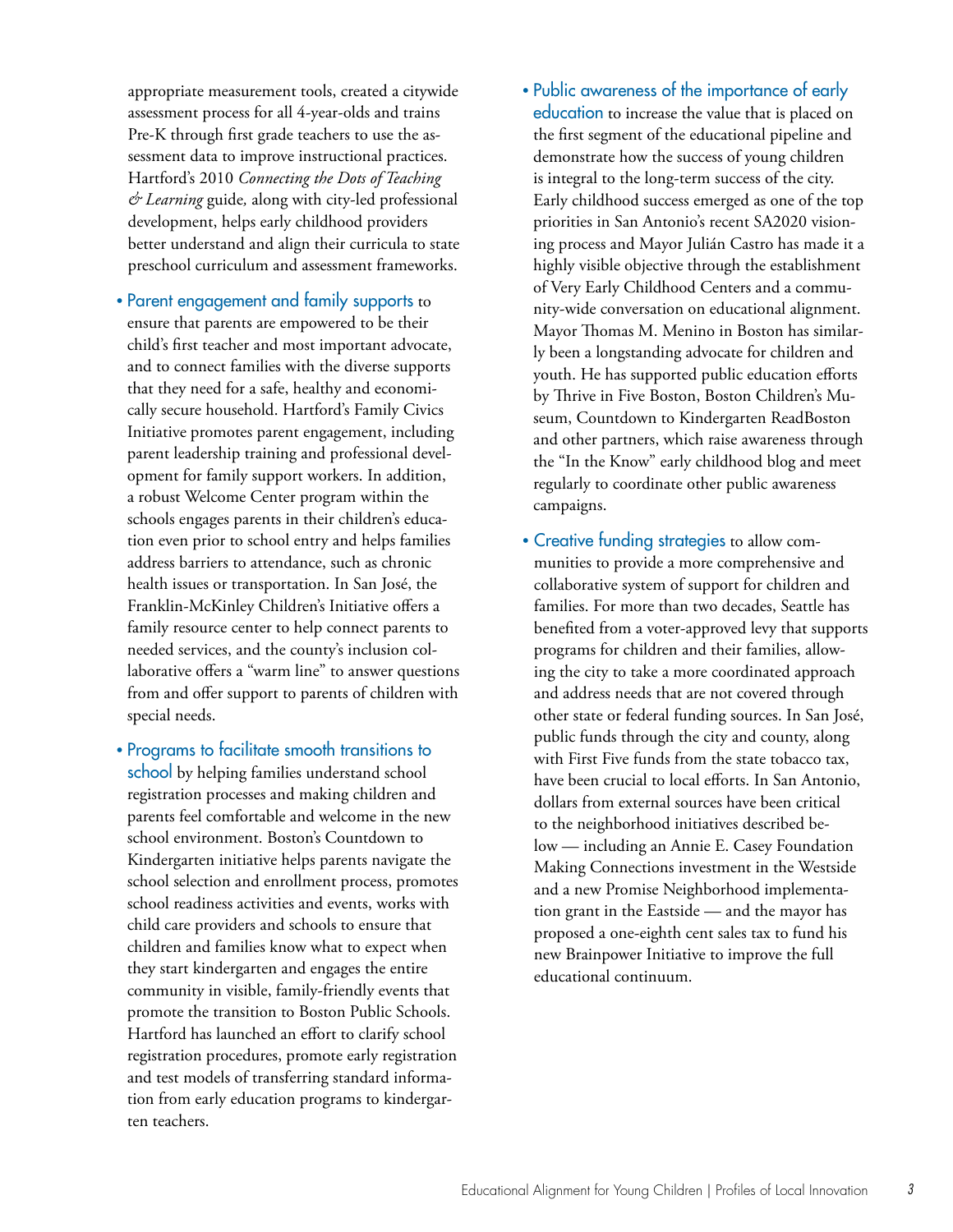## Structure of the Report

This report focuses on the efforts of five cities to create a high-quality, aligned system of education and support for young children and their families. The first page of each case study provides a summary of the high points of each city's work, followed by the full case study and the local and state context surrounding their efforts. The case studies describe the most interesting and relevant activities in each of the communities, organized around the ten elements described above. Understanding that these efforts are continually growing and changing, these profiles offer a snapshot of local progress as of July 2011. However, we have attempted to note major changes or developments that occurred during the latter half of 2011 as this report was being written.

While the majority of what is described in each section focuses on systemic changes or programmatic interventions, all of the city efforts ultimately aim to make a difference in the lives of local children as they grow and develop. To highlight the human element to these initiatives, each case study concludes with a fictional story that seeks to paint a picture of how these structural changes could lead to real, positive changes in outcomes for individual children and families. While it is unlikely that any one child would be touched by the full range of services, supports and initiatives described in the stories, they offer an aspirational vision of how all of these efforts, if taken to scale, could impact a whole family.

Leaders in the cities profiled in this report recognize that there is more to do and that many challenges lie ahead. However, their efforts to date provide a rich array of ideas for strengthening the first segment of the educational pipeline. It is our hope that these case studies will offer inspiration for other city leaders who are similarly committed to ensuring that young children have the key assets they need — knowledge, skills, confidence, health and a stable, engaged family - to get off to a strong start in education and in life.

#### PROJECT OVERVIEW

The YEF Institute serves as a resource to municipal leaders on a wide array of issues, including early childhood, education, out-of-school time programming, community wellness, family economic success and reengaging disconnected youth. The Educational Alignment for Young Children project built on a decade of experience promoting municipal leadership in both the early childhood arena and the K-12 education system.

In the first half of 2010, the YEF Institute interviewed representatives of more than a dozen cities to learn about their efforts to help young children succeed by age 8. These interviews examined existing local practices to align early childhood programs and elementary education in ways that increase the likelihood that children will be poised for educational success by the time they reach the third grade.

Following this exploratory phase, the YEF Institute took a multi-pronged approach to support local leadership for young children. Starting in July 2010, the YEF Institute began hosting a peer learning community for the cities participating in the scan process. This learning community brought local leaders together on a quarterly basis to learn more about innovative approaches to each of the major components of educational alignment for young children. Topics included:

- community mobilization efforts to improve early literacy;
- initiatives to address absenteeism in the early years;
- an overview of efforts to build and sustain a quality early education system in Providence, R.I.; and
- comprehensive approaches to promote positive child outcomes.

In in the late summer and fall of 2010, the YEF Institute provided assistance to four cities to design and implement "community conversations" focused on engaging key stakeholders and building consensus around a concrete action agenda. These conversations took place in Seattle (August 12-13), Petal, Miss. (August 18), San Antonio (in conjunction with the White House Initiative for Excellence in Education for Hispanic Americans) and Richmond, Va. (September 22).

Finally, through site visits and in-depth interviews, the YEF Institute documented "birth through third grade" initiatives in five cities where alignment efforts are effectively changing the early childhood, family support and education systems. Teams from each of these cities presented their work to one another in March 2011, allowing for further exploration of themes of interest to other cities. The case studies that follow represent the culmination of this project, offering a detailed analysis of exactly how these efforts are designed, who is involved, funding strategies and how the city (or program) is tracking impact over time.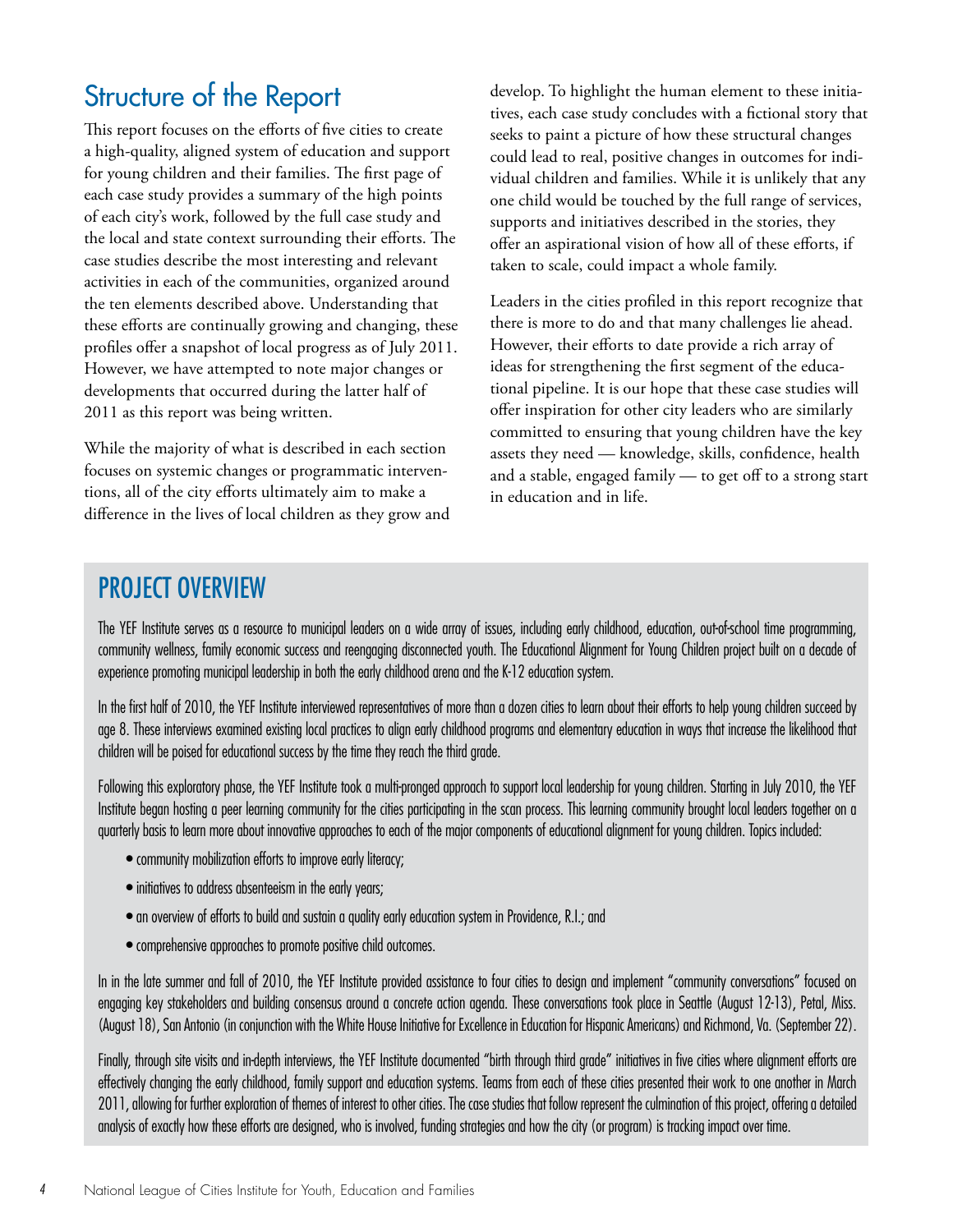## | CASE STUDIES



### Boston, Massachusetts

Under the leadership of Mayor Thomas M. Menino, the City of Boston and Boston Public Schools (BPS) have launched a number of innovative efforts to support early learning and help children transition into elementary schools. These efforts formed the foundation for a strong collaborative partnership among the city, schools, United Way and community members called Thrive in Five. Key elements of Boston's educational alignment work include:

- Collaborative planning and accountability through Thrive in Five, a 10-year effort to ensure that all children will be ready for sustained school success. Thrive in Five serves as the coordinator and convener of the city's early childhood programming, knitting together four different components — ready schools, a ready city, ready systems and ready families — essential to promoting school readiness for all of Boston's children.
- Access to high-quality early education in a variety of settings, including universal Pre-K (called K1) operated by BPS and a robust system of high-quality, community-based care is available for the majority of preschool aged children. Boston also boasts a high rate of accreditation, with a growing number of center-based, Head Start and public Pre-K programs holding National Association for the Education of Young Children (NAEYC) and other national accreditations.

• Qualified teachers for young children through targeted professional development:

Thrive in Five and its partners are implementing an ambitious plan to provide professional development to every early learning caregiver in the city and achieve universal accreditation of all programs, including those that are family-based, center-based or operated by BPS. They are starting with a focus on providing individualized professional development plans and access to career coaches to early childhood providers within the city's "Circle of Promise," where needs are the greatest.

- Parent engagement in both early childhood and elementary school settings: Through Countdown to Kindergarten's Talk, Read, Play campaign and Play to Learn groups, the Boston Children Thrive in Five community engagement initiative and BPS's Parent University and parent engagement coordinators, Boston is equipping parents to be their child's first teacher and sustaining that involvement into the school years.
- Countdown to Kindergarten to ensure smooth transitions: Countdown to Kindergarten (CtK) provides information and support to parents and children to promote a smooth transition from early childhood to elementary school. CtK helps parents navigate the school selection and enrollment process, promotes school readiness activities and events, works with providers and schools to ensure that children and families know what to expect when they start kindergarten and engages the entire community in visible, family-friendly events that promote the transition to school.

Since its inception in 2008, Thrive in Five has had significant impacts in a variety of sectors. In the last two years, Thrive in Five has generated \$23 million in new resources for Boston's early childhood community, more than 95 percent of which has been granted to local organizations to improve and expand services for families. Based on an external evaluation, there is also evidence that Boston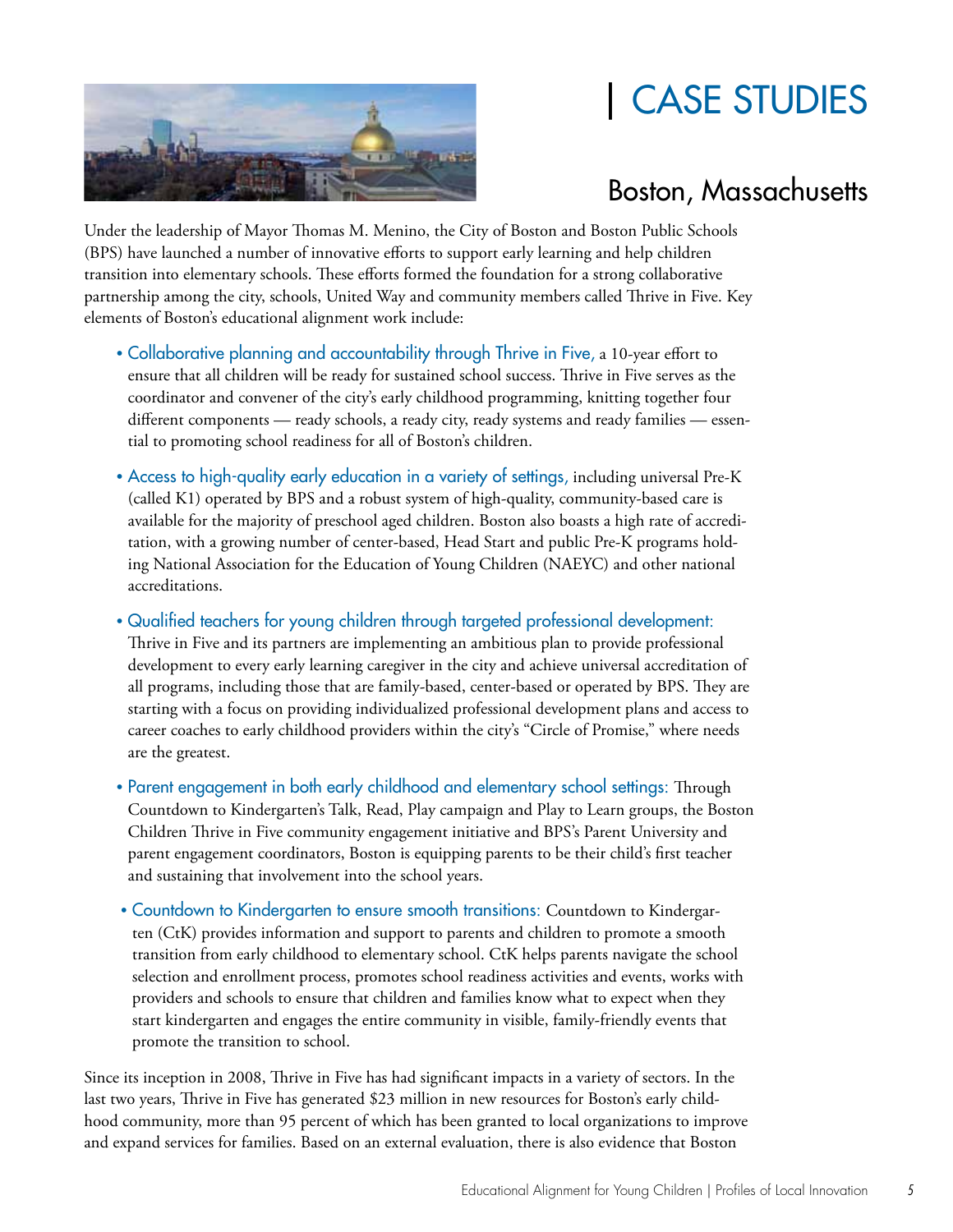parents feel less isolated, are increasingly aware of community resources and are becoming more informed and engaged in their children's healthy development. Local partners have also promoted accreditation, with 56 community-based early care and education providers, 27 family child care educators and 12 BPS early education classrooms achieving or maintaining accreditation from NAEYC or the National Association for Family Child Care (NAFCC).

In addition, Thrive in Five and other key partners, in response to a need for a comprehensive, common school readiness measure, have initiated and advanced work on the School Readiness Pipeline Project. The project will create a holistic, citywide measure of school readiness, which will supplement the strictly academic DIBELS (Dynamic Indicators of Basic Early Literacy Skills) scores that are currently used, and facilitate aligned data sharing. The outcomes listed here represent only a portion of the work encompassed by Thrive in Five. (See the Contacts and Resources section of this document for links to more information about how Thrive in Five is impacting early childhood and education).

#### Historical Context

Mayor Menino has been a leader in strengthening early learning and K-12 education throughout his 19-year tenure as mayor. With the superintendent of schools reporting directly to the mayor, the push for quality early learning is connected to school reform efforts designed to nurture sustained

### CITY PROFILE

#### LEADERSHIP:

Mayor: Thomas M. Menino (since 1993)

Superintendent: Carol R. Johnson (since August 2007; serves as a member of Mayor Menino's cabinet)

Population: 645,169

Percent Population 0-5: 6 percent (36,422); approximately half are infants/toddlers

Percent Population School-Age, 6-8: 4 percent (23,000)

Poverty Rate: 19.6 percent (31.2 percent of young children live in poverty)

Among households with young children, 43 percent are foreign born, and English is not the native language for 47 percent of households with children ages 0-5, which is higher than the city rate of 33 percent.

**On-Time Graduation Rate: 63.2 percent (Source: Boston Public Schools)** 

Grade 3 Students at or above Reading Proficiency (2009 MCAS): 31 percent

Grade 3 Students at or above Math Proficiency (2009 MCAS): 33 percent

#### CITY DEMOGRAPHICS BY RACE/ETHNICITY

| <b>White</b> | <b>African</b><br><b>American</b> | <b>Hispanic</b> | Asian' | <b>Other</b>                                                                              |  |
|--------------|-----------------------------------|-----------------|--------|-------------------------------------------------------------------------------------------|--|
| 58.9%        | 25.7%                             | 16.1%           | 8.6%   | 9.1%                                                                                      |  |
|              |                                   |                 |        | (Source: U.S. Census Bureau, 2006-08 American Community Survey. Margin of error +/-2.642) |  |

school success.

Under former BPS Superintendent Thomas Payzant, BPS launched a comprehensive school reform strategy called Focus on Children, a two-phase, 10-year plan for reform. This effort was based on five primary elements: clear expectations for what students should learn; a common, rigorous curriculum; common instructional practices; extensive support for teachers; and appropriate assessments that both provided feedback to teachers to tailor their teaching strategies and tracked outcomes for accountability. Impacts of the reform efforts include improved student performance in math and English language arts through the fourth grade; increased rates of postsecondary enrollment for BPS graduates; establishment of district-wide common curricula and pedagogical approaches for literacy and math; and enhanced professional development for teachers and administrators, including school-based coaching.

Current Superintendent Carol Johnson has built on this foundation of reform with her own roadmap for improvement, the Acceleration Agenda. The Acceleration Agenda continues the systemic reform approach instituted by Payzant, with emphases on improving instruction and assessments, supporting teachers and school leadership and establishing aligned K-5 curricula. The agenda also focuses on improving school organization and strengthening parent, student and community engagement. Recently, BPS launched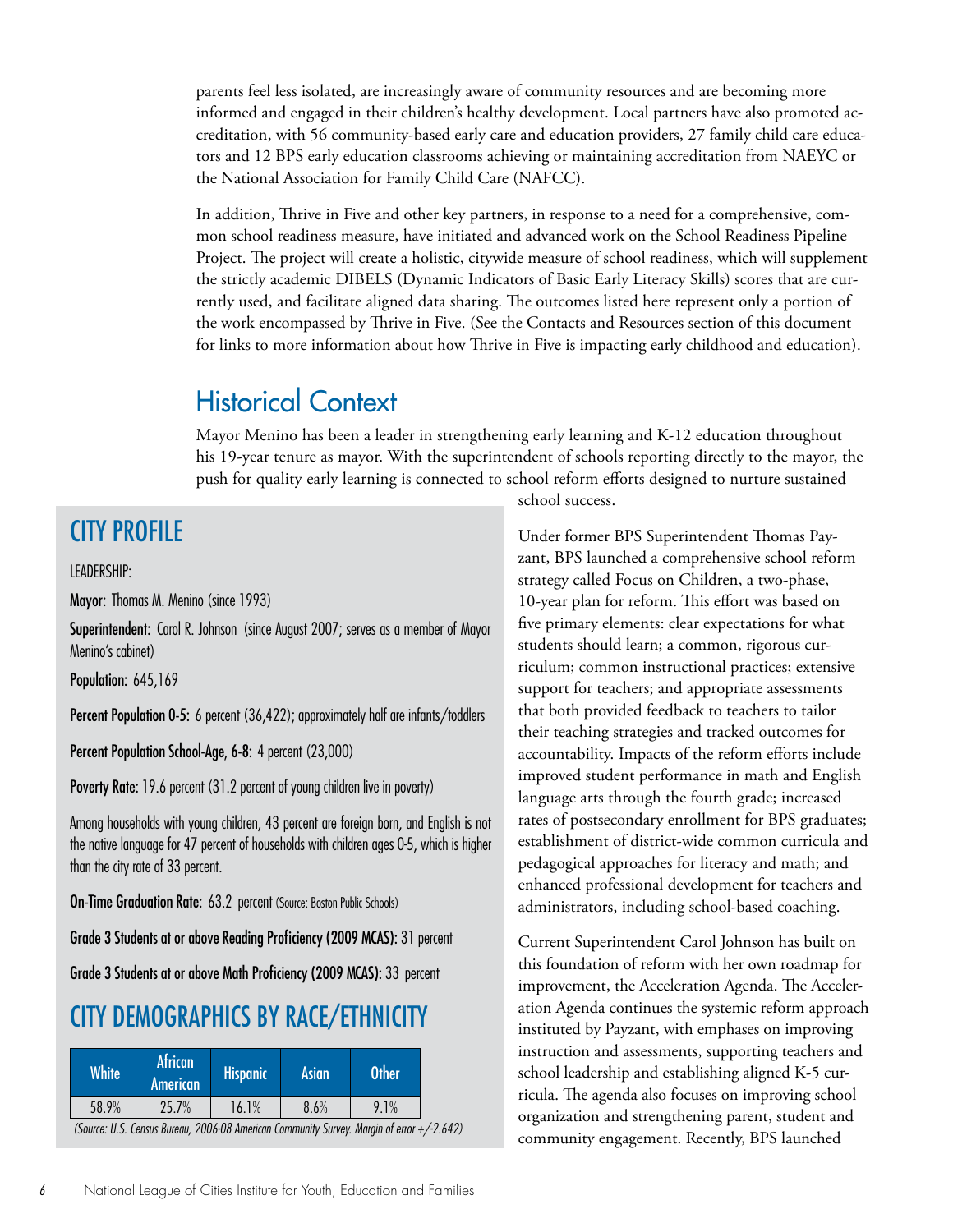



## Hartford, Connecticut

In 2004, the City of Hartford — working with Hartford Public Schools, a state commission and a community foundation — launched a strategic planning process that resulted in the Hartford Blueprint for Young Children. The Blueprint is a comprehensive, five-year plan to enable Hartford's children to achieve success in school and in life. Guided by this plan, the city has made progress in aligning diverse programs and services for a more coordinated system of policymaking and investment for families with young children. This case study focuses on several innovations that have resulted from this multi-year effort:

• Institutional leadership for young children within city government: The Mayor's Cabinet for Young Children advises the mayor on all policy matters affecting young children and their families, and until recently the city's Office for Young Children (OFYC) performed the day-to-

day planning, coordination and implementation of early learning and family support policies and programs. OFYC also served as the interdisciplinary lead agent on the implementation of the Blueprint and advised the mayor on issues related to children from birth to age 8. In July 2011, the city consolidated leadership and services for families, children, youth and recreation into a single department to improve coordination, with a division on young children within this department.

- Greater alignment of early childhood curricula and assessments with state frameworks: A *Connecting the Dots* publication, which helps local early education programs follow state early learning frameworks, clearly outlines requirements that local programs must meet to ensure that children are ready for school entry.
- An emerging initiative to facilitate smooth transitions to school: The city, in partnership with the schools and the civic organization Achieve Hartford, is offering greater clarity about school registration, promoting earlier registration and working to transfer standard information from early education programs to kindergarten teachers to facilitate a seamless transition from preschool to kindergarten.

## CITY PROFILE

LEADERSHIP:

Mayor: Pedro E. Segarra (since June 2010)

Superintendent: Dr. Christina Kishimoto (appointed February 2011; Dr. Steven J. Adamowski served as superintendent between November 2006 and June 2011)

Population: 123,925

Percent Population Below Age 5: 7.6 percent

Percent Population Ages 5-9: 7 percent

Poverty Rate: 29.1 percent (Source: 2005-2009 American Community Survey 5-Year Estimates)

On-Time Graduation Rate: 42 percent (Source: Hartford Public Schools)

## CITY DEMOGRAPHICS BY RACE/ETHNICITY

| White' | <b>African</b><br>American | Hispanic | <b>Asian</b> | Other |
|--------|----------------------------|----------|--------------|-------|
| 30.2%  | 37.2%                      | 41.4%    | 2%           | 19.4% |

(Source: U.S. Census Bureau, 2006-08 American Community Survey. Margin of error +/-2.642)

Hartford Public Schools serves more than 21,000 students, 14 percent of whom are English Language Learners. The public schools offer parents an intra-district choice system of theme-based and neighborhood schools, with a nine-member board (five of whom are appointed by the mayor) responsible for selecting the superintendent of schools.

*(Source: Hartford Public Schools)*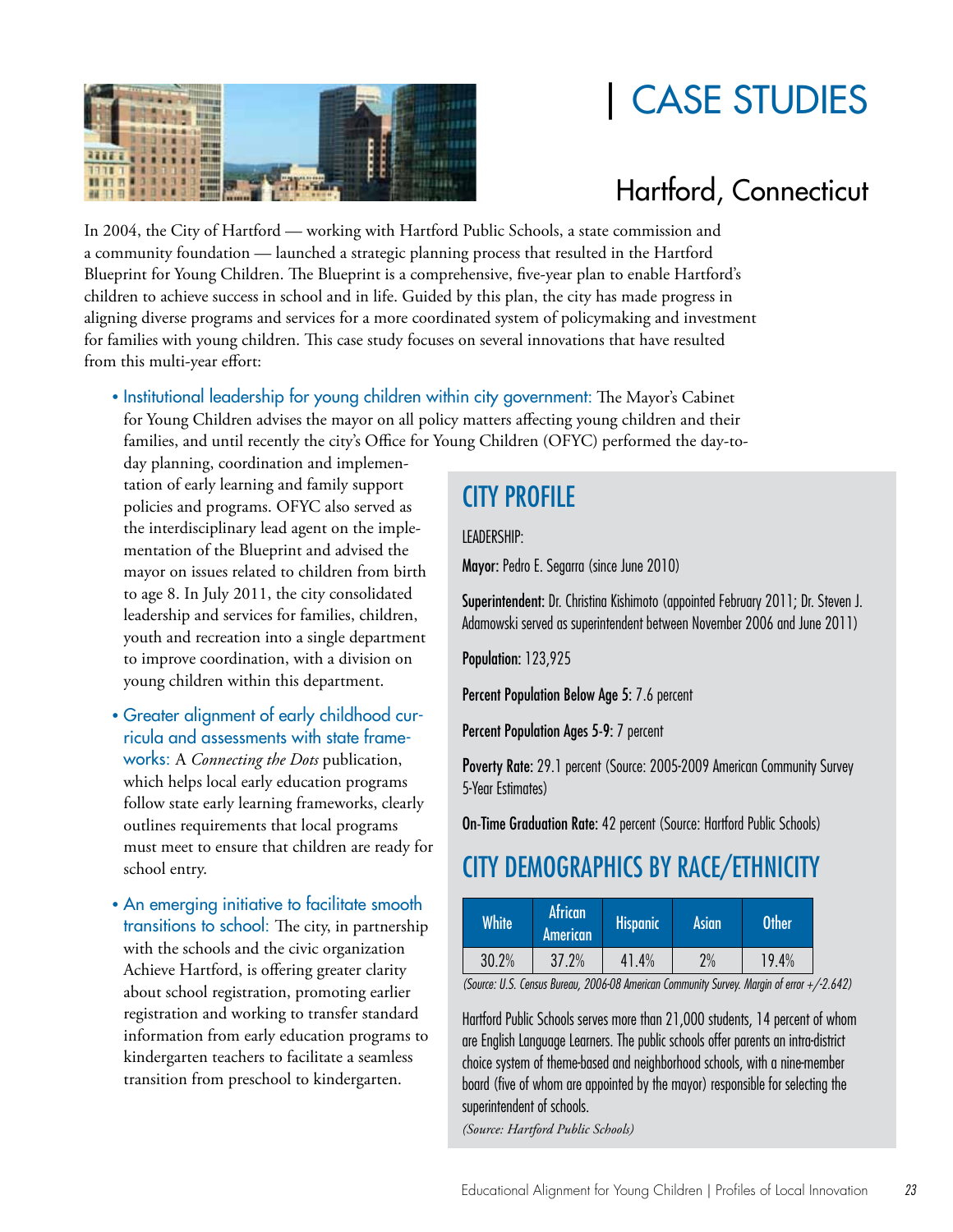- Parent engagement and support through the city and school system: A partnership between the Connecticut Commission on Children and the City of Hartford has helped leverage state and local funding for a Family Civics Initiative, including parent leadership training institutes and professional development for family support workers. In addition, the Hartford Public Schools Welcome Center reaches out to all parents in the community to promote healthy child development, helps parents get more involved in their children's education and serves as a resource when parents or students face challenges related to school.
- Data sharing through an Efforts to Outcomes (ETO) pilot: Already being utilized for older youth, Hartford is designing an ETO system developed by Social Solutions to share child and family outcomes data among early childhood providers, family support centers, home visiting program providers and schools to better meet the needs of young children and families.

Since he was sworn into office in June 2010, Mayor Pedro E. Segarra has exercised high-level leadership for early childhood education in the city. Under his leadership, Hartford is developing a second Blueprint to guide the city's work for the next five years and elevating the city's work on behalf of young children as a critical part of the full educational pipeline.

Results for children attending Hartford Public Schools continue to improve. According to a November 2010 report on the state of the schools by former Superintendent Steven Adamowski, student performance on state standardized tests improved for the third consecutive year in 2010, with average third grade reading scores up by 8 percent — the largest improvement since the inception of the Connecticut Mastery Test (CMT) and the Connecticut Academic Performance Test. Furthermore, test scores in mathematics rose for every grade level in the public schools. Overall, Hartford students' academic achievement as measured by state test scores improved at more than double the rate of the rest of Connecticut in 2010, and the number of schools testing at the highest achievement category doubled, from five to 10.

### Historical Context

Hartford's investment in early childhood education has increased significantly over the past two decades. Both the city (through the Department of Health and Human Services' City Day Care program) and Hartford Public Schools (through its "lower kindergarten" Pre-K program and elementary schools) have been serving young children and families for more than 50 years. In 1997, Hartford became one of 14 initial communities funded by the newly created School Readiness Program in Connecticut (see State Context).

Hartford took this work to a new level in 2004, when then-Mayor Eddie Perez asked the Hartford Public Schools, the Hartford Foundation for Public Giving and the Connecticut Commission on Children to develop a citywide system to promote the healthy growth and development of young children and families. In doing so, he prompted the creation of a team to strengthen and coordinate existing policies, programs and services for Hartford's children ages birth to 8.

This team discovered a fragmented system of public and private early childhood programs and policies. Many essential ingredients were missing, including visible leadership, adequate resources, a clear strategy for distributing available funds, alignment between early education and the schools and the ability to track student outcomes. In May 2005, after seven months of work, the team crafted the Hartford Blueprint for Young Children, recommending a significantly changed organizational leadership structure for the city to drive implementation of the plan.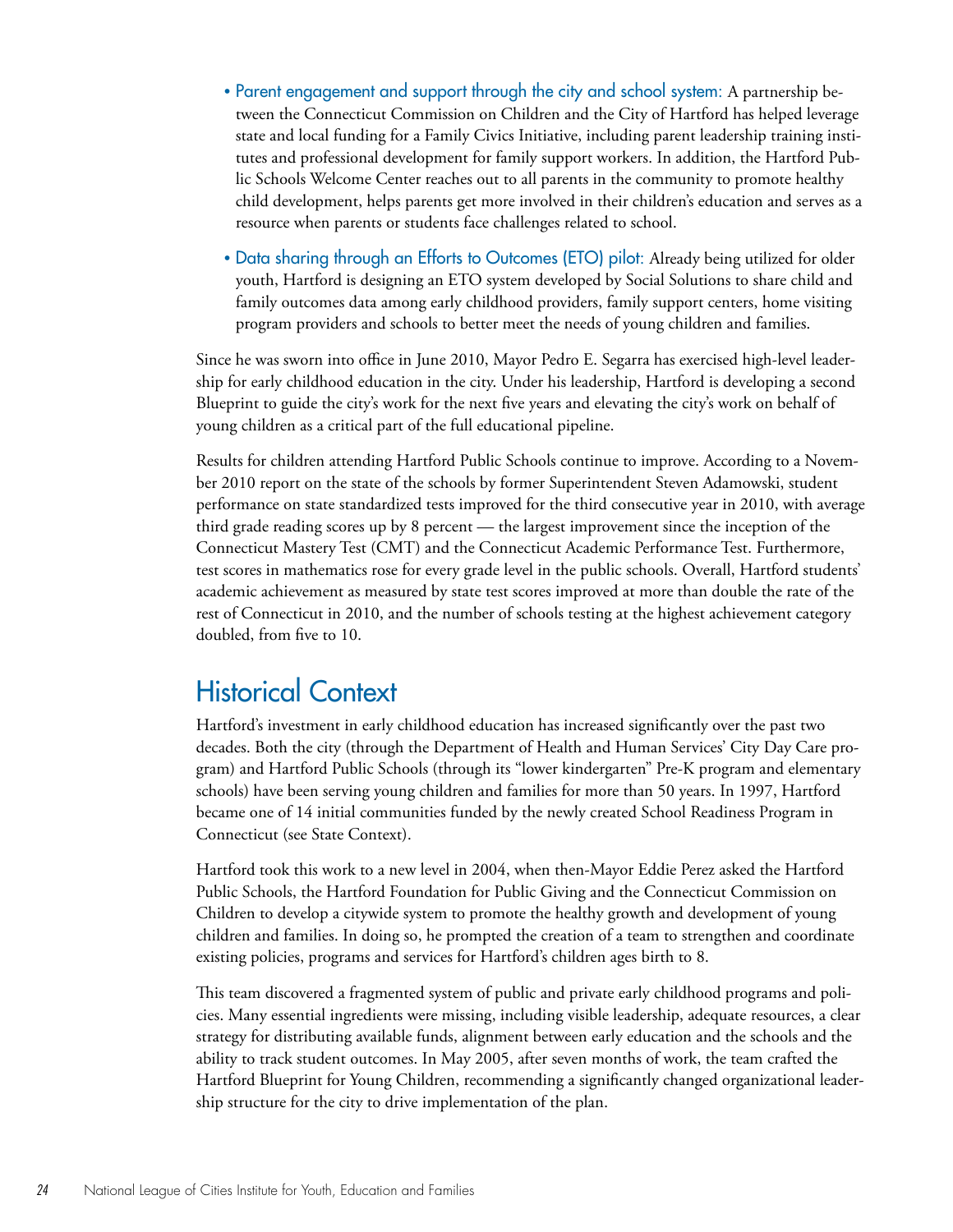

## | CASE STUDIES

### San Antonio, Texas

San Antonio Mayor Julián Castro is passionate about strengthening the educational continuum from birth through college, viewing early childhood development as a critical foundation for the success of children, families and neighborhoods. Building on a long history of innovative work to support early childhood success in the city of San Antonio, Mayor Castro has launched Very Early Childhood Centers (VECCs) to collocate services for young children — including early education providers, public schools and key wraparound services — in two high-need neighborhoods: Eastside and Westside.

## Westside/Making Connections

Over the past decade, the city and the Edgewood Independent School District (EISD) have been key partners in the Annie E. Casey Foundation's Making Connections initiative in San Antonio's Westside. Through this effort, they are focusing not only on ensuring high-quality academic experiences and smooth transitions for the district's 11,000 students, but also providing wraparound support for their families. Major efforts related to educational alignment for young children include:

- School commitment to healthy, well-prepared students: EISD hired a specialist to focus on ensuring that all children are healthy and prepared for success in school. Some of the components of this work include enhanced professional development for early educators, expanded support for leveled guided reading and other research-based reading interventions, and individualized "reading success" plans that take into account academic, health and other pertinent data for every child in the early grades who is reading below grade level.
- Access to high-quality early care and education in all settings: Efforts include a new Head Start contract that includes the school system, professional development and substitute teachers for center-based and registered family child care homes, outreach to informal child care providers — family, friends and neighbors — and citywide training and supports.
- Parent engagement and access to family supports: Through the Families and Schools Together program, parents participate in an eight- to 10-week family support program, gaining expert advice and sharing parenting ideas with their peers. Family Service Association also provides health and developmental screening, works with families to make sure they have health insurance and a medical home, and connects parents to resources that support workforce participation and asset development.
- Universal reviews prompting needed referrals: The sharing of data about individual students enables school personnel to identify what supports are — or are not — available to families of children who are falling behind. As a result, there is increased communication among schools and family-serving entities and more targeted service referrals.

As a result, the number of children ready for school in the neighborhood increased from 25.9 percent in the 2005-06 school year to 38.7 percent in 2008-09, and participating schools saw improvements in grade-level reading in third grade in 2008-09.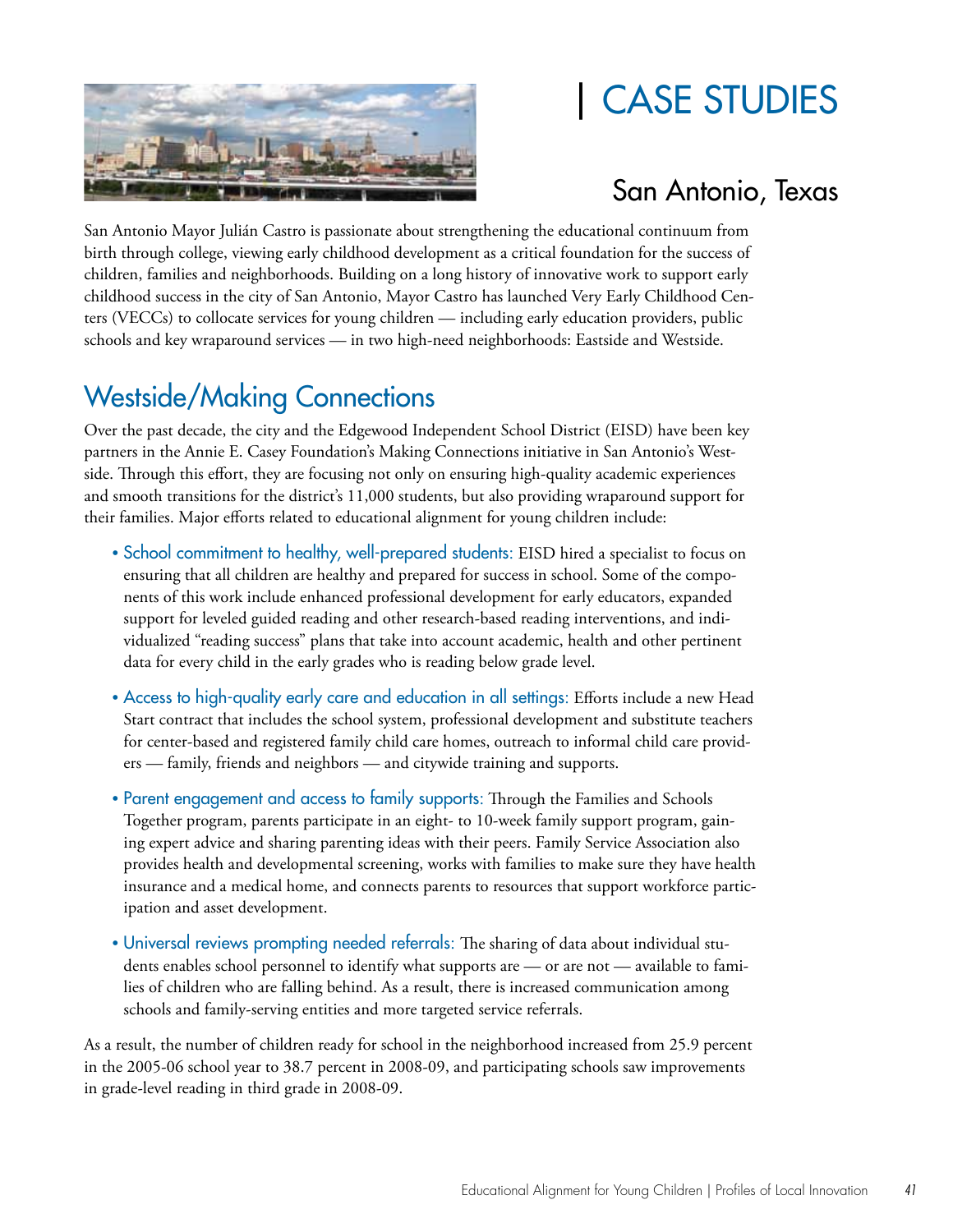### CITY PROFILE

#### LEADERSHIP:

Mayor: Julián Castro (elected in May 2009)

Superintendent: There are 15 school districts within the city limits of San Antonio. The two school districts profiled here include:

San Antonio ISD (Superintendent Robert Durón, 55,327 students)

Edgewood ISD (Superintendent Jose A. Cervantes, 12,292 students)

Population: 1.3 million

Percent Population Below Age 5: 8.3 percent

Percent Population Ages 5-9: 7.5 percent

Poverty Rate: 14.5 percent

On-Time Graduation Rate: 62.9 percent (citywide)

### CITY DEMOGRAPHICS BY RACE/ETHNICITY

| <b>White</b> | <b>African</b><br>American | <b>Hispanic</b> | Asian | Other |
|--------------|----------------------------|-----------------|-------|-------|
| 68.9%        | $6.6\%$                    | 61.2%           | 2%    | 19.4% |

(Source: U.S. Census Bureau, 2006-8 American Community Survey. Margin of error +/-2.642)

The City of San Antonio operates under a council-manager form of government. The city is divided into 10 council districts designed to ensure equal population distribution across all districts. Each district elects one person to sit on the city council with the mayor elected on a citywide basis. All members of the city council, which includes the mayor, are elected to two-year terms; term-limits increased for members elected after November 2008 from two terms to four terms.

Each year, San Antonio educates more than 300,000 students across the 15 school districts within San Antonio, more than 30 private and charter schools and 31 higher education facilities. San Antonio high school graduation rates remain among the lowest in the country, and the city's urban high schools have dropout rates above 40 percent.

## Eastside/Promise Neighborhood

Through the Promise Neighborhood initiative on the Eastside, the city is partnering with United Way, the San Antonio Independent School District (SAISD), the San Antonio Housing Authority and other key stakeholders to improve educational outcomes and revitalize the neighborhood. The Tynan Very Early Childhood Center (VECC), a new familyschool-community hub, serves almost 260 children in school, at least 100 FFN and their parents and caregivers, offering:

- Collocation of high-quality early childhood programs: Head Start, Early Head Start and Pre-K programs at the Tynan VECC and across SAISD utilize a HighScope curriculum for consistent, developmentally appropriate early learning.
- Tynan VECC as a professional development hub: Early education teachers within the VECC hold at least a bachelor's degree, and the Tynan VECC has become a professional development hub, promoting initiatives such as the Model Classroom Project.
- Parent and informal caregiver engagement and family support: Families and informal caregivers have access to Play and Learn groups, health services, parenting classes and adult education at the Tynan VECC. The city, United Way and now through Promise Neighborhood, have committed to relocating additional wraparound services, including dental, health, library, financial education and parenting programs to this location, establishing Tynan as a comprehensive, community-linked campus.

In addition to the unique efforts in each of these communities, the VECCs in both locations help

leverage citywide programs and services for neighborhood residents, such as a \$450,000 general fund investment in professional development for early childhood caregivers; the Born to Read public awareness and literacy promotion campaign; and a well-developed initiative for family, friend and neighbor (FFN) caregivers, including an annual FFN Training Institute, and community-based Play and Learn groups.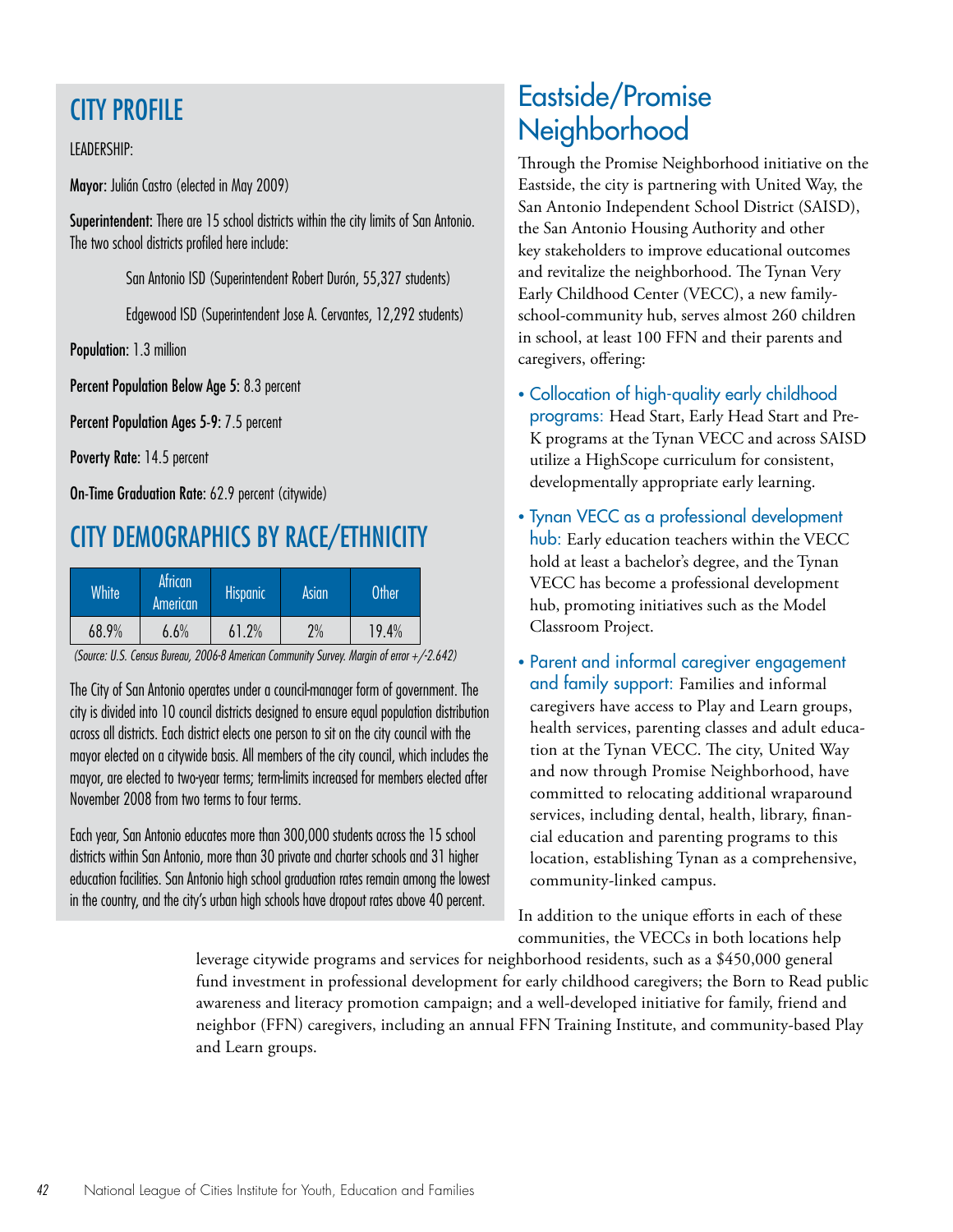

## | CASE STUDIES

## San José, California

Through the leadership of San José Mayor Chuck Reed and Santa Clara County Office of Education Superintendent Charles Weis, Santa Clara County developed an Early Learning Master Plan. The Early Learning Master Plan provided the basis for San José 2020 (SJ2020), an initiative with one unifying standard of success: All students will test as proficient or advanced on grade-level state assessments. In working to close the achievement gap in San José by focusing on early learning, San José leaders have created a network of partnerships intent on significantly improving educational outcomes for young children.

This case study focuses on some key elements of these local efforts, including:

- An Early Learning Master Plan implementation team: Local stakeholders are mobilizing an advanced "system of systems" with two leadership groups focused on civic engagement and program development and six programmatic working teams addressing the early childhood workforce, quality, parent engagement and leadership, articulation and alignment, data management and facilities.
- Access to quality early education, particularly for students with special needs: The city's Smart Start San José program helped construct or renovate early childhood spaces for nearly 7,000 children and has trained more than 450 family child care providers. First 5 Santa Clara launched the Power of Preschool (PoP) project, serving children in four high-need school districts, and manages the CARES program to reduce turnover among early educators through education and wage supports. Finally, the Inclusion Collaborative has been working to support families with special needs children by answering questions and offering referrals through a website and "warm line," training library staff and early educators and creating a unified referral system.
- A longitudinal analysis of school readiness and third grade success in Santa Clara County: This research informs the efforts of early childhood and school leaders and helps motivate community support by demonstrating the link between school readiness gaps and large achievement gaps on third grade reading assessments.
- Leveraging funding streams to enhance services to children and families and to tap additional government and philanthropic funding sources.

Because San José contains 19 independent school districts, some of the most innovative efforts to improve educational alignment for young children have emerged at the school district or neighborhood level. The neighborhood-based Franklin-McKinley Children's Initiative stands out as an especially promising approach modeled on the Harlem Children's Zone. Funded with a large planning grant from the David and Lucile Packard Foundation, it is designed to coordinate existing educational, health, social service, housing, neighborhood and economic development programs to ensure all children are prepared for kindergarten and that schools are ready to receive and serve young students.

According to a report on SJ2020 issued in early 2012, third grade scores in both English language arts and mathematics rose between 2007 and 2011 for students in San José. The achievement gap also narrowed between 2007 and 2011, from 43 percent to 37 percent in English language arts and from 41 percent to 32 percent in mathematics. During the same period, however, teacher reports indicated a decline in kindergarten readiness, with up to 40 percent of entering kindergarteners not considered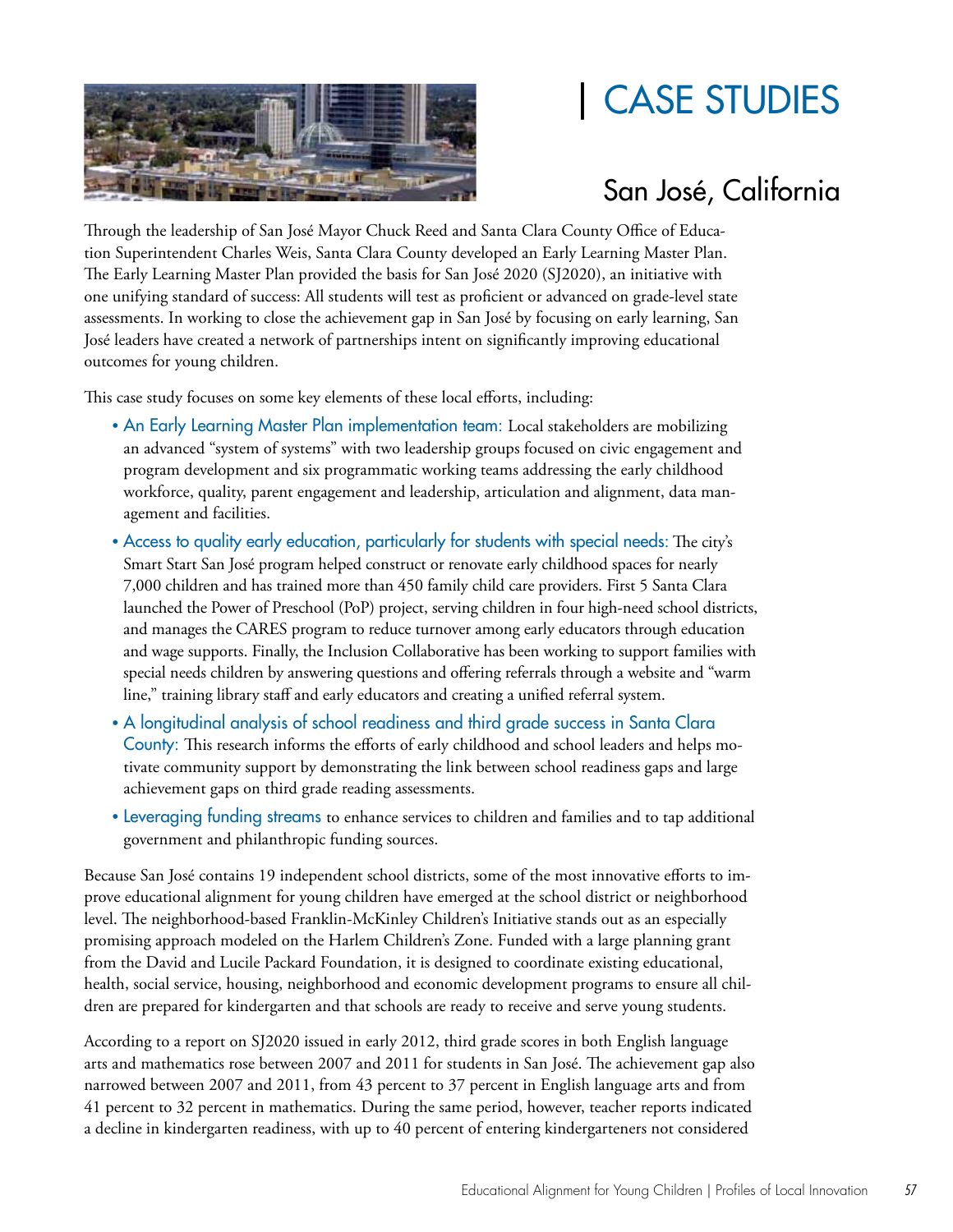### CITY PROFILE

#### LEADERSHIP:

Mayor: Chuck Reed (since 2007)

Superintendent: Dr. Charles Weis, Santa Clara County Office of Education

School Districts within San José: There are 19 independent school districts within the city limits of San José, including some that are unified K-12 districts and others that are specifically elementary or high school districts. The school district profiled at the end of this case study is the Franklin-McKinley Elementary District, led by Superintendent John Porter, which has 10.044 students.

City Population: 958,789

County Population: 1,781,642

Percent Population Below Age 5: 8 percent

Percent Population Ages 5-9: 6.7 percent

Poverty Rate: 10.2 percent (13.5 percent for Santa Clara County)

Graduation Rate in Largest San José School District: 86.7 percent (San José Unified)

### CITY DEMOGRAPHICS BY RACE/ETHNICITY

|        | White | African<br>American | Hispanic* | Asian | <b>Other</b> |
|--------|-------|---------------------|-----------|-------|--------------|
| City   | 31.8% | 2.9%                | 31.9%     | 30.6% | 2.8%         |
| County | 55%   | 3.2%                | 25.7%     | 32.2% | 11.7%        |

(Source: U.S. Census Bureau, 2006-8 American Community Survey. Margin of error +/-2.642)

While Santa Clara County ranks second in California in median household income, adult educational attainment and children's academic achievement, there remains a stark achievement gap based on race and ethnicity, and nearly half of all public school students do not achieve grade-level proficiency on state tests.

\*Hispanic or Latino of any race

ready for school. The city and county are working to develop a standard kindergarten readiness assessment to more reliable track school readiness.

## Historical Context

The City of San José, Santa Clara County and the State of California have all led efforts over the past two decades to raise the quality of early care and education and provide a roadmap for advancing educational alignment for young children.

Responding to research showing the critical importance of the earliest years of life to brain development and long-term success, the City of San José created an Early Care and Education Services Unit in 1988, which now includes 10 staff members. Its purpose at that time was to facilitate the expansion of child care in San José. The Early Care and Education Services Unit administers the Smart Start San José programs, which include a 10-month Family Child Care Training program funded by federal Community Development Block Grants, funding for child care facilities construction and renovation using redevelopment and grant money and professional development and public education events such as the annual Smart Start Conference and San José Children's Faire. The Smart Start Conference provides information on current trends and best practices in child development to more than 500 early educators, administrators and parents. The Children's Faire draws more than 5,000 participants each year, and more than 40 local community organizations, businesses and governmental agencies provide resource information to parents and a fun, hands-on activity for children.

Smart Start San José further raises the visibility of these issues and makes a long-term strategic impact

by increasing access to quality early education and setting quality standards for all organizations receiving city funding under this initiative. These standards include:

- 1. Licensing standards and regulatory compliance;
- 2. Program environmental rating scales;
- 3. Developmentally appropriate care;
- 4. A curriculum that meets kindergarten readiness criteria and the use of a recognized kindergarten readiness assessment tool;
- 5. Ongoing parent participation in programs;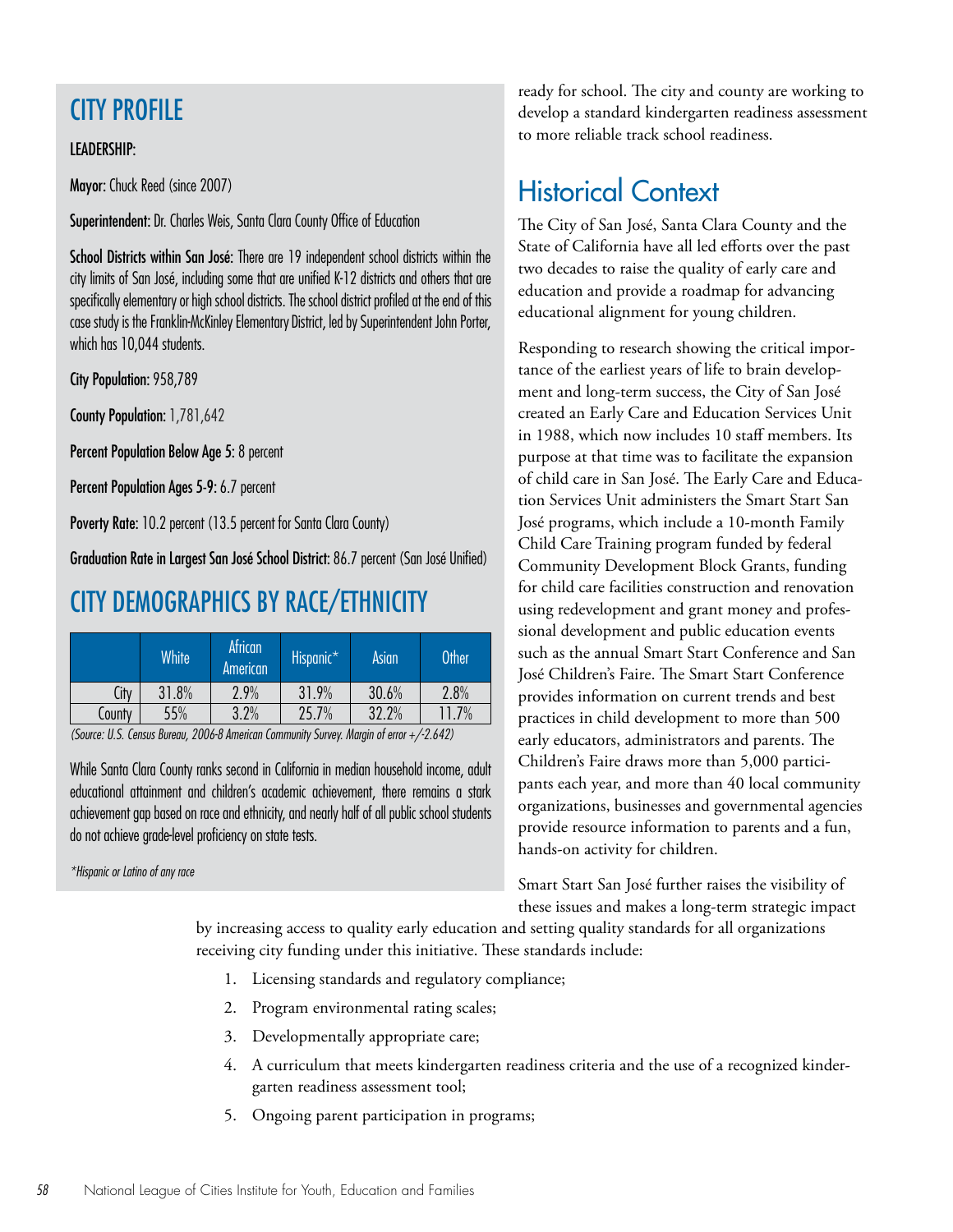## | CASE STUDIES



## Seattle, Washington

In November 2010, the City of Seattle, the Seattle Public Schools (SPS) and community partners completed their most ambitious city-school district joint planning effort in 20 years. Building on the city's investments in the quality and availability of Pre-K, the school district's ongoing efforts to improve elementary schools and the New School Foundation's example of Pre-K through third grade alignment at the South Shore School, the resulting Pre-K-3<sup>rd</sup> Grade Five Year Action Plan seeks to prevent or eliminate the achievement gap for future generations. Key assets in this educational alignment work include:

- Joint leadership and a shared commitment to collaboration: The Seattle Early Education Collaborative (SEEC), composed of early childhood stakeholders and preschool providers, enables systematic planning across Pre-K and K-3 education and helps institutionalize a shared commitment to collaborative action, both before and after school entry, to help all children achieve grade-level success by third grade. The director of the new SPS Department of Early Learning provides critical leadership within the school system and as a member of the SEEC.
- Structured communication between early childhood and out-of-school time (OST) providers and public elementary schools: The SPS Community Alignment Initiative promotes regular communication among OST and early learning providers and public school staff, as well as collaborative efforts to support student success. In conjunction with school principals, OST program directors develop alignment agreements that outline in detail how their programs' activities will support school readiness or student learning goals.
- Access to quality early learning opportunities: By braiding several funding streams, Seattle supports quality improvement initiatives and child care subsidies to improve access to highquality center-based child care and preschool programs. A strong family, friend and neighbor caregiver program, led by Child Care Resources, helps support early learning for the large number of children in informal care.
- Parent engagement and support in a culturally diverse context: Responding to the fact that close to 20 percent of residents are foreign-born, Seattle has created cultural task forces and a network of immigrant and refugee family support programs to ensure that all families can access high-quality care and find ways to engage in and support their children's education.
- Alignment of standards, teaching practices and assessments rooted in the use of data to improve student outcomes: Culturally responsive assessments of classroom quality and child outcomes are used in more than 100 classrooms at all Seattle preschool programs operated by SEEC's 22 partner agencies. Training and coaching helps teachers interpret and use assessment data to tailor their teaching practices to improve child outcomes, while the school district's professional development for Pre-K through first grade teachers is improving and aligning instructional practices, particularly related to literacy development.
- Flexible funding through the Families and Education Levy: For more than two decades, Seattle has benefited from a voter-approved levy that supports programs for children and their families, allowing the city to take a more coordinated approach and address needs that are not covered through other state or federal funding sources. Levy programs, which support children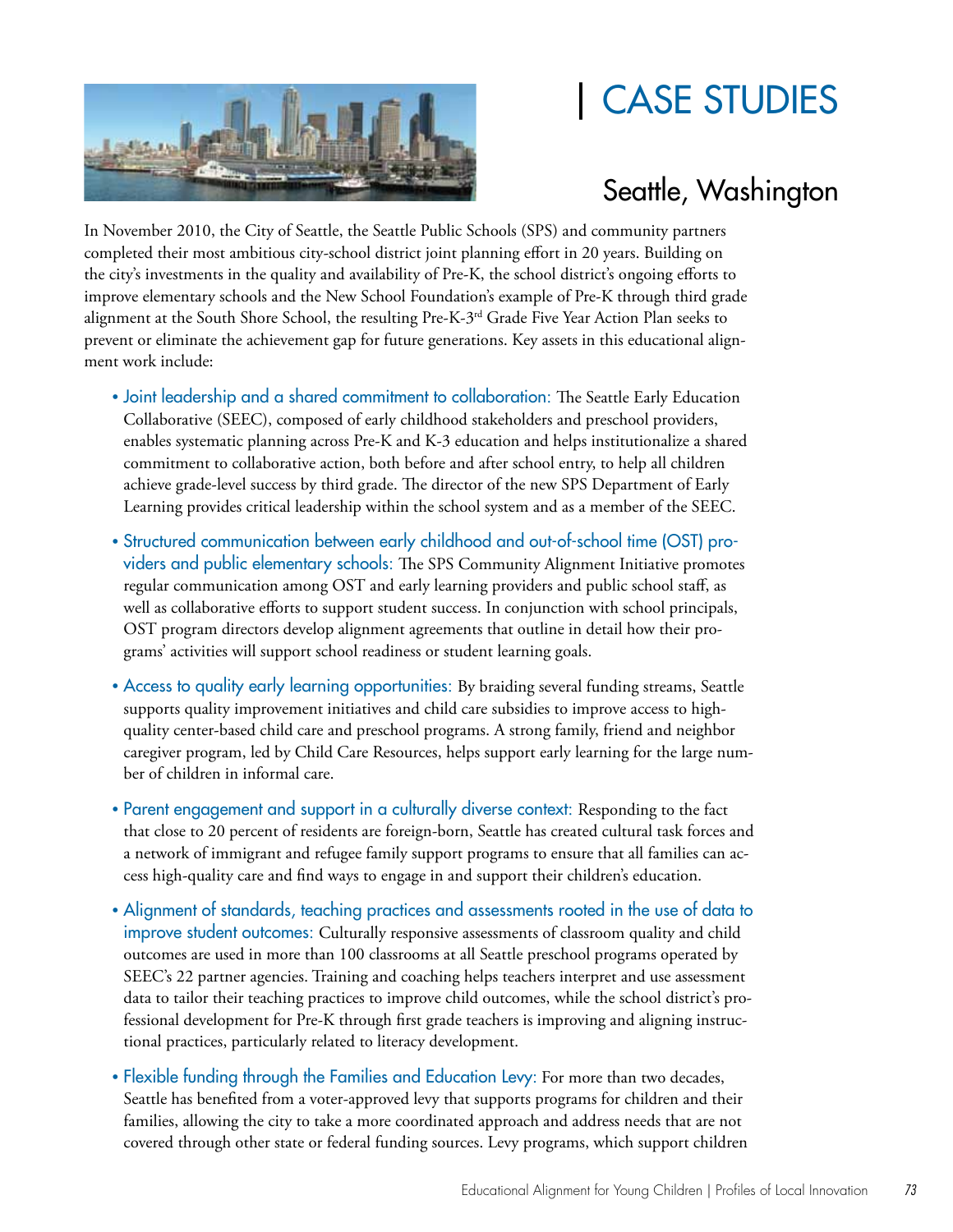### CITY PROFILE

#### LEADERSHIP:

Mayor: Mike McGinn (since January 2010)

Interim Superintendent: Dr. Susan Enfield (since March 2011)

City Population: 571,293

County Population: 1,851,255

Percent Population Below Age 5: 5 percent

Percent Population Ages 5-9: 4 percent

Poverty Rate: 12.5 percent

Graduation Rate: 68 percent (on-time graduation rate in Seattle Public Schools for the 2008-09 school year)

### CITY DEMOGRAPHICS BY RACE/ETHNICITY

| <b>White</b> | <b>African</b><br>American | <b>Hispanic</b> | <b>Asian</b> | Other |
|--------------|----------------------------|-----------------|--------------|-------|
| 71.3%        | 8%                         | 5%              | 13.2%        | 2%    |

(Source: U.S. Census Bureau, 2006-08 American Community Survey. Margin of error +/-2.642)

The percentage of foreign-born residents has increased significantly in the last three decades, nearly doubling from 11 percent in 1980 to approximately 20 percent in 2010.

and families both in and out of school, provide needed "glue money" to create a more strategic and unified Pre-K through third grade effort.

Education is a top priority for Seattle Mayor Mike McGinn, the Washington Department of Early Learning and Office of the Superintendent of Public Instruction and the public-private Thrive by Five Washington initiative. All are highly supportive of collaborative efforts to improve outcomes for young children and their families.

According to the 2009-10 Families and Education Levy Annual Report (published in February 2011), more than 1,600 (unduplicated) elementary school students are now meeting grade-level standards who had not done so prior to the 2004-05 school year.

## Historical Context

The City of Seattle's Pre-K to third grade efforts build upon a long history of cutting-edge strategies to support quality education for young children. While the city started its child care work in 1972 with a focus on affordability, local initiatives expanded over time to encompass quality, access and supply as well. In 1999, Seattle and King County leaders launched Project Lift-Off as a community-wide partnership to create new and improved child care, education and OST activities for youth ages birth to 18. With sup-

port from elected leaders and in partnership with the school district, Philanthropy Northwest and the Greater Seattle Chamber of Commerce, Project Lift-Off created a community-wide action plan that led to new and improved programs for more than 23,000 children and youth. Project Lift-Off created three key strategies: the Alignment Initiative (described in detail in this case study); the Getting School Ready Initiative, including Getting School Ready Teams that are now active throughout King County; and Seattle's nationally recognized Family, Friend and Neighbor Care Initiative.

In 2003, the United Way of King County Children's Initiative merged with the countywide Project Lift-Off. The merged initiative, known as SOAR - Helping Kids Reach for the Sky, offers school readiness workshops and training to more than 9,000 parents and 9,500 early childhood professionals. Additionally, kindergarten readiness teams are in 30 elementary schools where 94 percent of participating teachers report to SOAR improved transition processes and relationships.

The 2004-12 Families and Education Levy focuses on kindergarten readiness, improved student learning and high school graduation. Through this levy, a new Step Ahead Preschool Program has been established, along with Community Learning Centers in three elementary schools and a revitalized family support worker program in Seattle Public Schools (SPS). Preschool outcomes include classroom quality, school readiness and third grade student test scores. The city's work to implement Step Ahead and the new focus on preschool outcomes set the groundwork for the city's 2008 effort to convene the Seattle Early Education Collaborative (SEEC).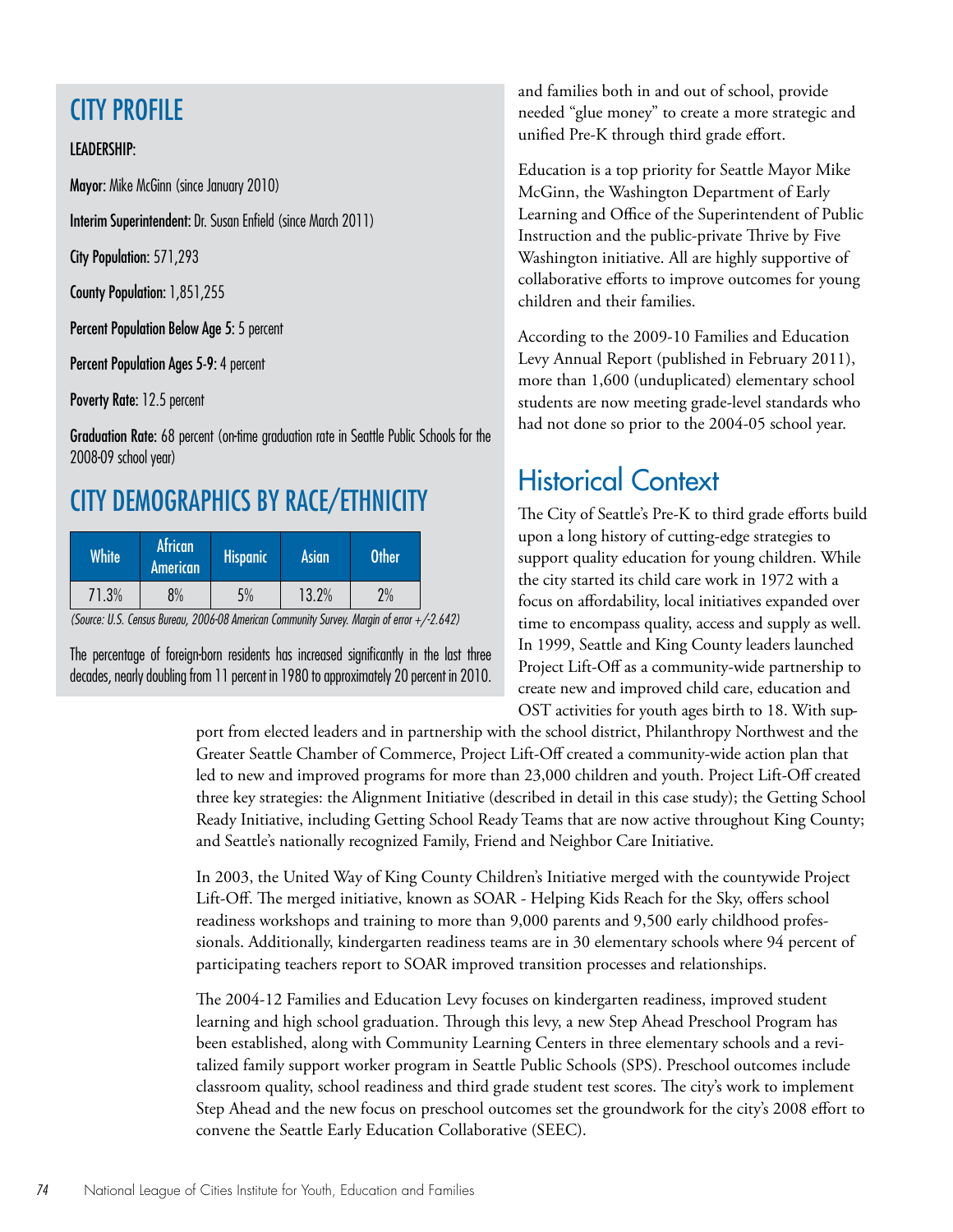## | CONCLUSION

What will it take to forge deeper connections between early education programs and elementary schools to ensure that more children are prepared for a lifetime of learning? How can city leaders ensure that the fictional portraits of alignment in action allow all children in the community to receive the support and opportunities available to Marco, Jerome, Maria, Oscar, Olivia and Jin?

While each city in this study was unique in its approach, some common themes and lessons emerged across all of the cities:

- In each of these cities, it is clear that strong leadership from the mayor and key city staff can help spur new partnerships, structures and policies to create a better aligned system of education and support for young children from birth to age 8.
- In order to overcome the inherent challenges of breaking down silos and sustaining cross-sector efforts, cities need collaborative bodies with accountable working groups and solid work plans.
- Because it spans multiple program areas, alignment efforts are most effective when there is "glue money" available that can piece together funding — federal, state, local or philanthropic — that is brought to the table by collaborative partners and help fill in the gaps.
- Even in cities where this work is quite advanced, there is a great need for better data to allow the city to understand what is working and what is not. Cities are eager to develop new systems to collect and analyze existing data, develop common data systems, use data to improve programs and policies, and communicate outcomes to the public.
- High-quality, developmentally appropriate programs in both the early childhood and elementary arenas — are crucial to sustained educational success for young children.
- Joint professional development at multiple levels (including policymakers, administrative leadership and teachers) is needed to build on the strengths of each system and create a common language among the fields of early childhood, education and human services.
- Smooth transitions, with as much information and consistency as possible, are critical for young children and can help families make the best choices for their families.
- Children need wraparound programs and services to facilitate and reinforce learning in the classroom, including parent education and training programs, access to health care and behavioral health services, aligned afterschool and summer learning programs and safe neighborhoods to call home.

While these case studies focused on children from birth to age 8 and the critical milestone of reading at grade level by the end of third grade, the cities recognized that these efforts are part of a larger educational pipeline that continues to have important milestones along the way. As a result, their initiatives for young children were typically embedded in, or coordinated with, a broader P-20 agenda. This framing helped increase buy-in among administrators and teachers in the K-12 education sector, demonstrating the importance of focusing on the front end of the educational pipeline in order to achieve desired results for children as they grow.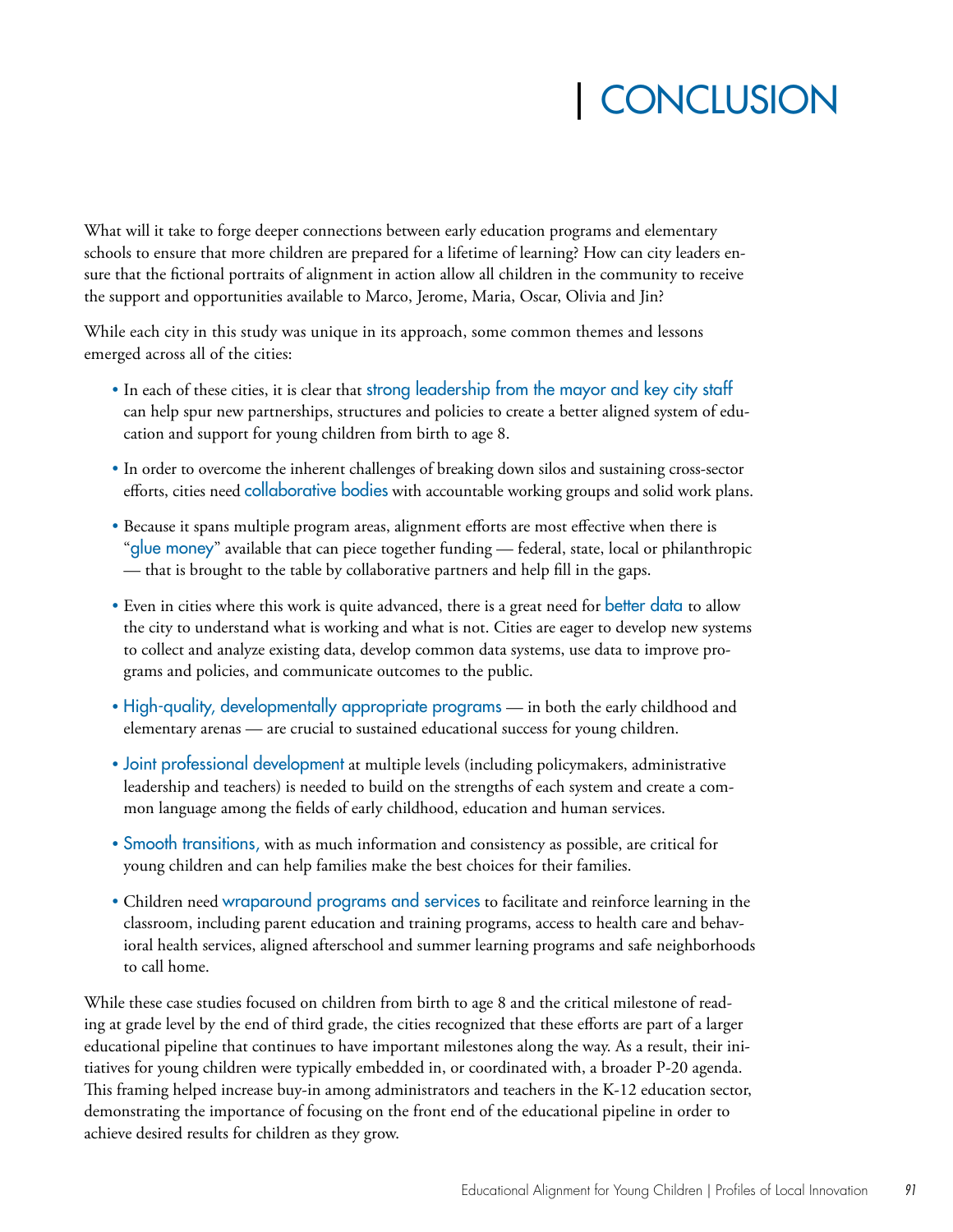The cities in this study also highlight the balancing act between instituting citywide policies and programs and creating neighborhood initiatives that seek to improve and align young children's early childhood and elementary school experiences. Not surprisingly, cities with multiple school districts placed greater emphasis on the neighborhood approach, but all of the cities had a healthy mix of both approaches.

Local officials in each of these five cities acknowledge that there is much more to be done. Few of these efforts are happening at the scale to which city leaders aspire and each faces the ongoing challenges of sustaining momentum, leadership and funding over the long term. Nevertheless, Boston, Hartford, San Antonio, San José and Seattle — along with numerous other communities large and small across the country — offer compelling examples of what educational alignment can look like on the ground and the potential impact of concerted community efforts to give all children the foundational skills and supports they need to succeed.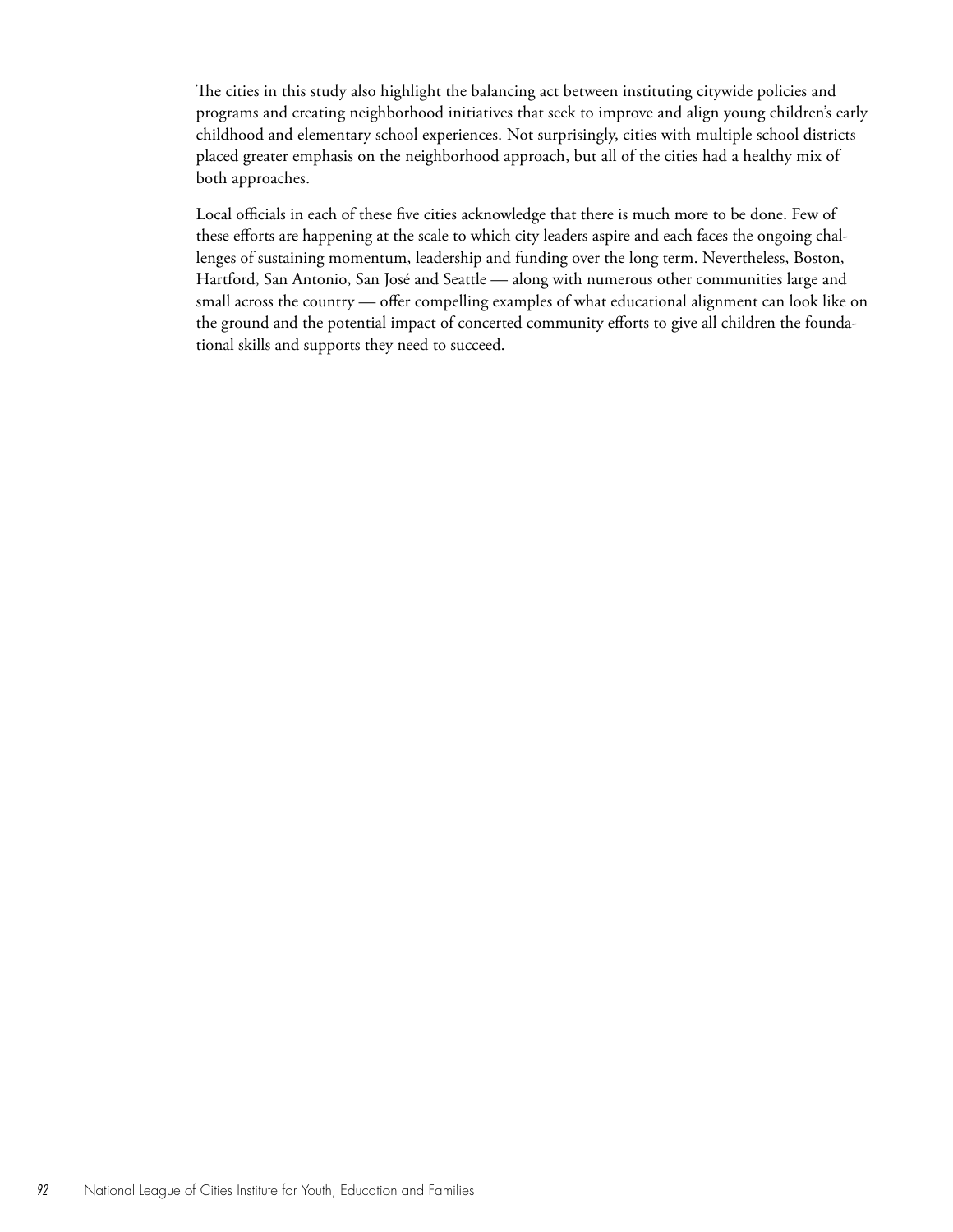## | CITY CONTACTS & RESOURCES

### **BOSTON**

#### CONTACTS:

Katie Britton Ready City Manager Thrive in Five Boston Email: katie.britton@thrivein5boston.org Phone: (617) 635-3189

#### Laurie Sherman

Mayoral Advisor for Education, Health and Human Services Office of Mayor Thomas M. Menino City of Boston Email: laurie.sherman@cityofboston.gov Phone: (617) 635-3868

Jason Sachs, Director Boston Public Schools Office of Early Childhood Education Email: jsachs@boston.k12.ma.us Phone: (617) 635-9701

#### RESOURCES:

Boston Public Schools' Accelerated Agenda: http://www.bostonpublicschools.org/agenda

Countdown to Kindergarten: http://www.countdowntokindergarten.org/

Boston Quality Inventory 2010: Community Early Care and Education Programs: http://www.bostonequip.org/index.php/publications/recent-publications/

Thrive in Five: Boston's School Readiness Roadmap: http://thrivein5boston.org/bostonuniver/wp-content/uploads/2010/09/TN5\_Full\_Report.pdf

Thrive in Five Year Two Report: http://thrivein5boston.org/resources-reports

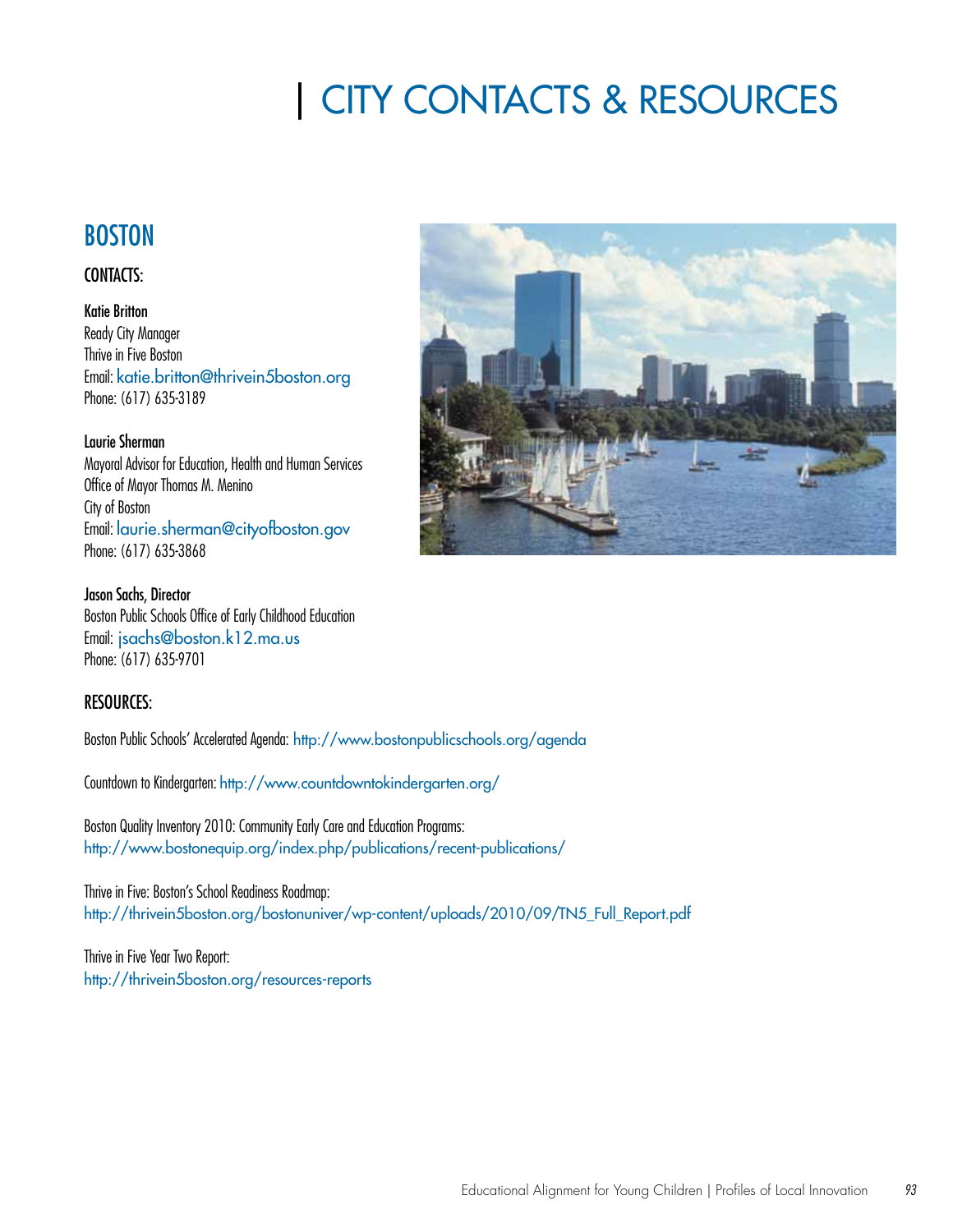### **HARTFORD**

#### CONTACTS:

José Colón-Rivas

Executive Director Department of Families, Children, Youth and Recreation City of Hartford Email: JColon-Rivas@ hartfordschools.org Phone: (860) 757-9530

#### Trish Moylan Torruella

Family Civics Initiative Leader Department of Families, Children, Youth & Recreation City of Hartford Email: TORRT002@hartford.gov Phone: (860) 757-9539



#### Marta Bentham

Ombudsman Hartford Public Schools Welcome Center Email: mbentham@hartfordschools.org Phone: (860) 722-8542

#### RESOURCES:

Connecticut State Department of Education – School Readiness, 2011: http://www.sde.ct.gov/sde/cwp/view.asp?a=2626&q=320740

Hartford Blueprint for Young Children report: http://www.hartfordinfo.org/issues/wsd/education/projectreportBlueprint.pdf

Hartford Department of Families, Children, Youth and Recreation website: http://ofyc.hartford.gov

Hartford Public Schools Welcome Center website: http://www.hartfordschools.org/for-parents/

Parent Leadership Training Institute website: http://www.cga.ct.gov/coc/plti\_about.htm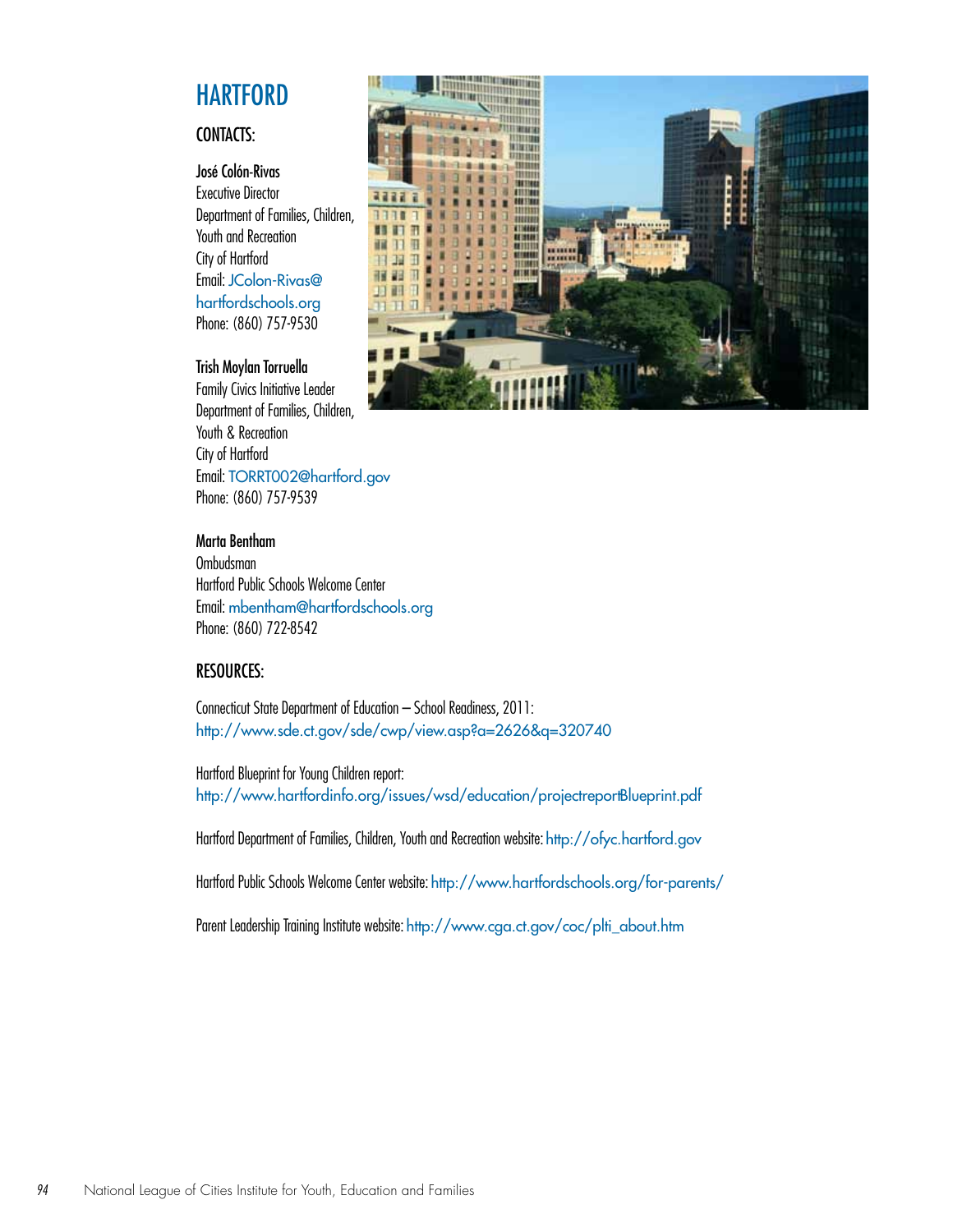### SAN ANTONIO

#### CONTACTS:

Jeanne Russell Education Policy Advisor Office of Mayor Julián Castro Email: jeanne.russell@sanantonio.gov Phone: (210) 207-8979

Henrietta Munoz Director, Eastside Promise Neighborhood United Way of San Antonio & Bexar County Email: hmunoz@unitedwaysatx.org Phone: (210) 352-7139

Judy Ratlief Director, Very Early Childhood Center at Tynan San Antonio Independent School District Email: jratlief@saisd.net Phone: (210) 226-5453

#### RESOURCES:

East Side Promise Neighborhood website: www.eastsidepromise.org

KLRN School Readiness resources: http://klrn.org/Learning/EarlyChildhood/schoolreadiness.aspx

Making Connections San Antonio website: http://www.mc-sa.org/

San Antonio 2020 report (see section on education): http://sa2020.org/pdfs/SA2020\_Final\_Report.pdf

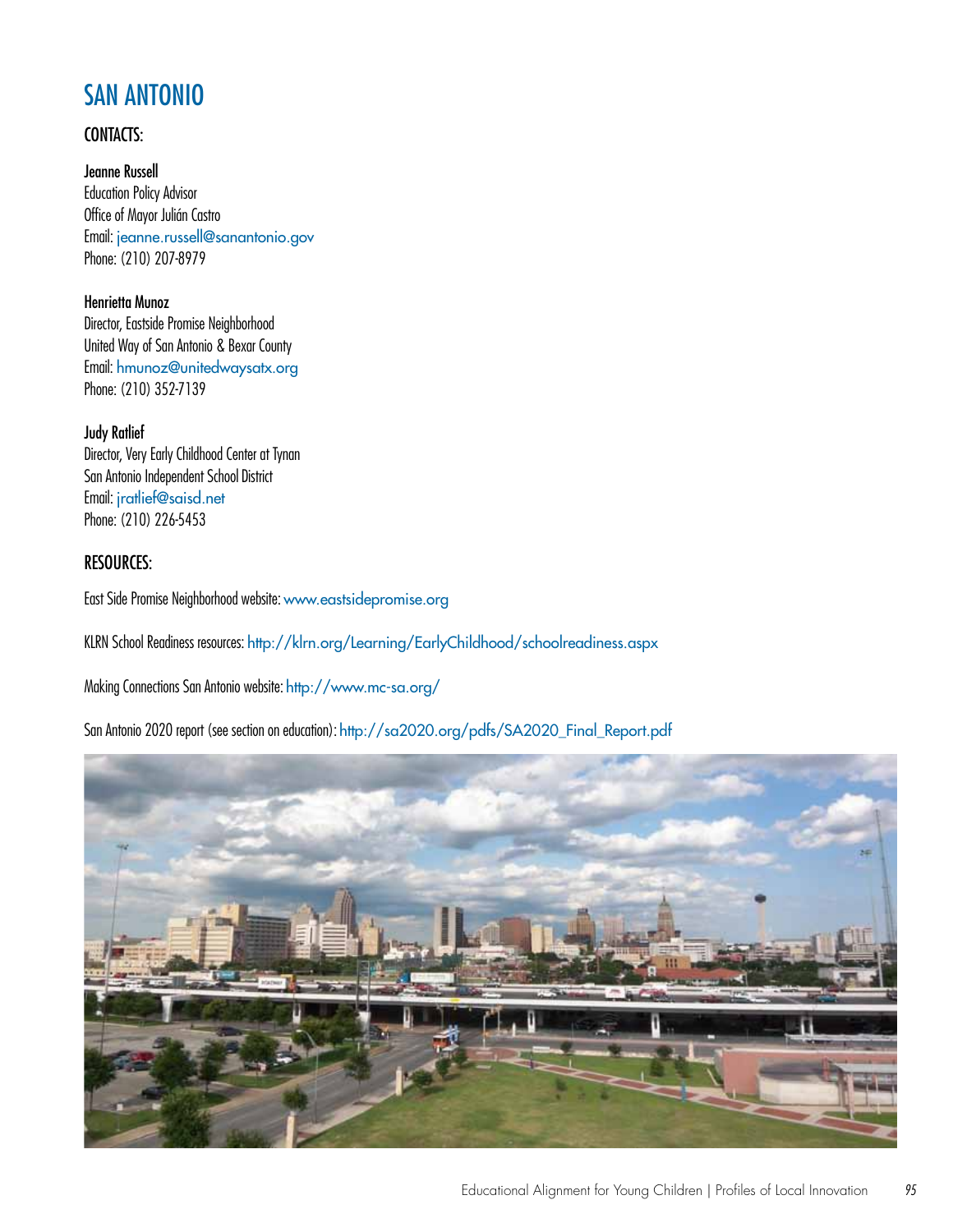## SAN JOSÉ

#### CONTACTS:

#### Dawn Perry

Manager, Early Care and Education Unit City of San José Email: dawn.perry@sjlibrary.org Phone: (408) 808-2624

#### Lisa Kaufman

Director, Early Learning Services Department Santa Clara County Office of Education Email: lisa\_kaufman@sccoe.org Phone: (408) 453-3605

#### John Porter

Superintendent, Franklin-McKinley School District Email: john.porter@fmsd.org Phone: (408) 283-6006

#### RESOURCES:

Applied Survey Research, School Readiness and Student Achievement: A Longitudinal Analysis of Santa Clara and San Mateo County Students. December 2010:

http://www.sccpsr.org/Partnership\_for\_School\_Readiness/Latest\_Report\_files/Longitudinal%20 2010%20FINAL%2012.13.10%20%28PCF%29.pdf

First 5 Santa Clara County website: http://www.first5kids.org/

Santa Clara County Early Learning Master Plan (November 2010): http://www.sccoe.k12.ca.us/depts/preschool/docs/Master\_Plan.pdf

Santa Clara County Early Learning Master Plan PowerPoint presentation (June 2011): https://sccoe.org/depts/preschool/elmp\_docs/SJ\_Early\_Childhood\_ED.pdf

Santa Clara County Inclusion Collaborative, Annual Report 2010-11: http://www.sccoe.org/programs/inclusion-collaborative/docs/Annual\_Report.pdf. (Note: the 2009-10 report served as a resource in the preparation of this case study)

Santa Clara County Office of Education, SJ2020: Eliminating the Achievement Gap, February 3, 2011: http://www.sccoe.k12.ca.us/sj2020/

SJ2020 Annual Report – 2012: http://www.sccoe.org/sj2020/docs/Annual\_Report\_2012.pdf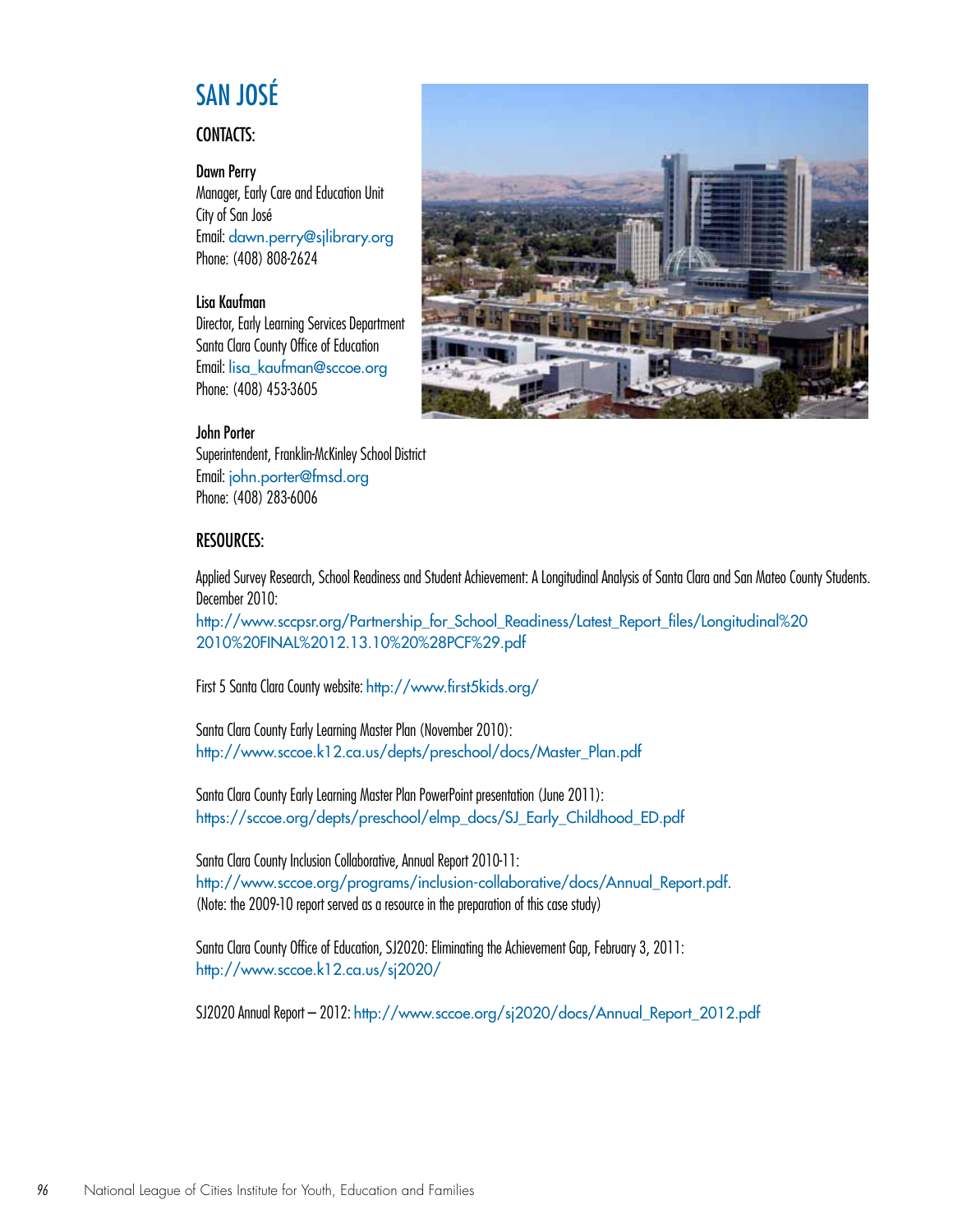## **SEATTLE**

#### CONTACTS:

Holly Miller Director of Education City of Seattle Email: Holly.Miller@seattle.gov Phone: (206) 684-4508

Sonja Griffin Strategic Advisor, SEEC City of Seattle Email: sonja.griffin@seattle.gov Phone: (206) 684-8835

#### Frank Ordway

Director of Government Relations League of Education Voters Email: frank@educationvoters.org Phone: (360) 319-1860

#### RESOURCES:

City of Seattle/Seattle School District Families and Education Levy Partnership Agreement: http://www.seattle.gov/neighborhoods/education/PartnershipAgreement.pdf

Evaluation of the Family, Friend and Neighbor Caregiver Project: http://www.child care.org/ffn-care/FFN-final-report-013108.pdf

Families and Education Levy Annual Report 2009-10: http://www.seattle.gov/neighborhoods/education/documents/FELAnnualReport2009-2010i.pdf

Richard N. Brandon, et. al., Understanding Family, Friend and Neighbor Care in Washington State: Developing Appropriate Training and Support. University of Washington Evans School of Public Affairs Human Services Policy Center, February 2002: http://earlyeducationresearch.org/child care/resources/2369

Seattle's Aligned Kindergarten Readiness Guidelines (prepared by the SEEC Assessment Work Group): http://www.seecwa.org.

Seattle Pre-K to 3rd Grade Five Year Action Plan: http://newschoolfoundation.org/wp-content/uploads/2010/08/PreK3rd-Action-Plan\_20105.pdf

State of Washington Early Learning and Development Benchmarks: http://www.del.wa.gov/development/benchmarks/Default.aspx

State of Washington Early Learning Plan: http://www.del.wa.gov/publications/elac-qris/docs/ELP\_Exec.pdf

Washington Kids Early Learning Readiness Assessment: http://www.del.wa.gov/publications/development/docs/WaKIDS\_UW%202010PreliminaryReport.pdf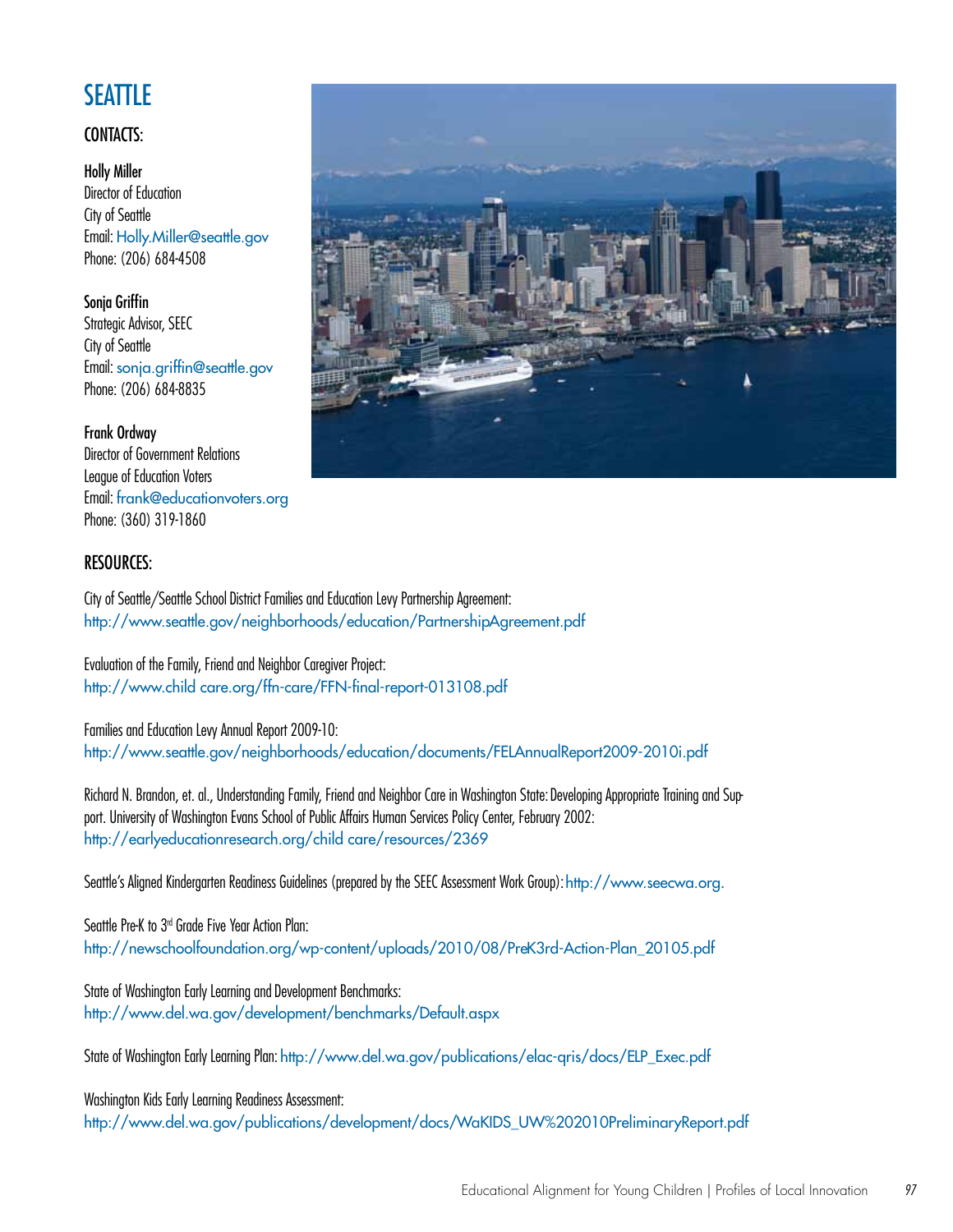## | ACKNOWLEDGEMENTS

The National League of Cities Institute for Youth, Education and Families (YEF Institute) would like to thank the many individuals and organizations whose support and participation made this report possible.

YEF Institute staff are indebted to all of the visionary leaders of the communities showcased in this report. We acknowledge the mayoral leadership from each of these five cities: Mayor Thomas M. Menino in Boston, Mass.; Mayor Pedro E. Segarra in Hartford, Conn.; Mayor Julián Castro in San Antonio, Texas; Mayor Chuck Reed in San José, Calif.; and Mayor Mike McGinn in Seattle, Wash.

We especially thank the public servants and key city partners in each community who helped us prepare these case studies, including: Laurie Sherman, Jason Sachs, Katie Britton, Sonia Gomez-Barney, Ophelia Navarro and John Lippitt in Boston; José Colón-Rivas, Trish Moylan Torruella and Marta Bentham in Hartford; Jeanne Russell, Henrietta Munoz, Toni Van Buren and Judy Ratlief in San Antonio; Dawn Perry and Lisa Kaufman in San José; and Bea Kelleigh, Holly Miller, Sonja Griffin and Frank Ordway in Seattle.

We wish to extend our appreciation to our EAYC Advisory Group, including: Dennis Campa, The Annie E. Casey Foundation; Kathleen Dwyer, Administration for Children and Families; Cathy Grace, Children's Defense Fund; Stephen Greeley, DCA; Lisa Guernsey, New America Foundation; Sharon Lewis, Council of the Great City Schools; Huilan Yang Krenn, W.K. Kellogg Foundation; Hannah Mathews, Center for Law and Social Policy; Ruth Mayden, The Annie E. Casey Foundation; Patricia McMahon, Office of Head Start; Kathy Patterson, The Pew Center on the States; Kwesi Rollins, Institute for Educational Leadership; Shannon Rudisill, U.S. Department of Health and Human Services; Nina Sazer O'Donnell, United Way Worldwide; and Fasaha Traylor, Foundation for Child Development

During this period, we also benefitted from a regular exchange of ideas and insights with other organizations and consultants conducting research and preparing case studies on a similar topic. Our thanks go to Ann Segal (Wellspring Advisors); Shelley Waters-Boots (consultant); Marty Blank and Reuben Jacobsen (Institute for Educational Leadership); Kristie Kauerz (Harvard University/University of Washington); and Lisa Hood and Erika Hunt (Illinois State University) for being thought partners in this work.

Clifford M. Johnson, executive director of the YEF Institute and Julie Bosland, deputy director, provided overall direction for this project, which brought together the YEF Institute's early childhood team (led by Heidi Goldberg) and education team (led by Audrey Hutchinson). Heidi Goldberg and Tonja Rucker provided project management. Julie Bosland, Marjorie Cohen, Laura Fischer, Heidi Goldberg, Jonathan Rogers and Tonja Rucker on the YEF Institute staff served as primary authors of this report, while Michael Karpman provided editorial support and Alexander Clarke was responsible for design and layout.

The YEF Institute gratefully acknowledges the W.K. Kellogg Foundation and the Annie E. Casey Foundation for supporting the broader Educational Alignment for Young Children project, and an anonymous donor for funding the research and documentation of the case studies included in this report.